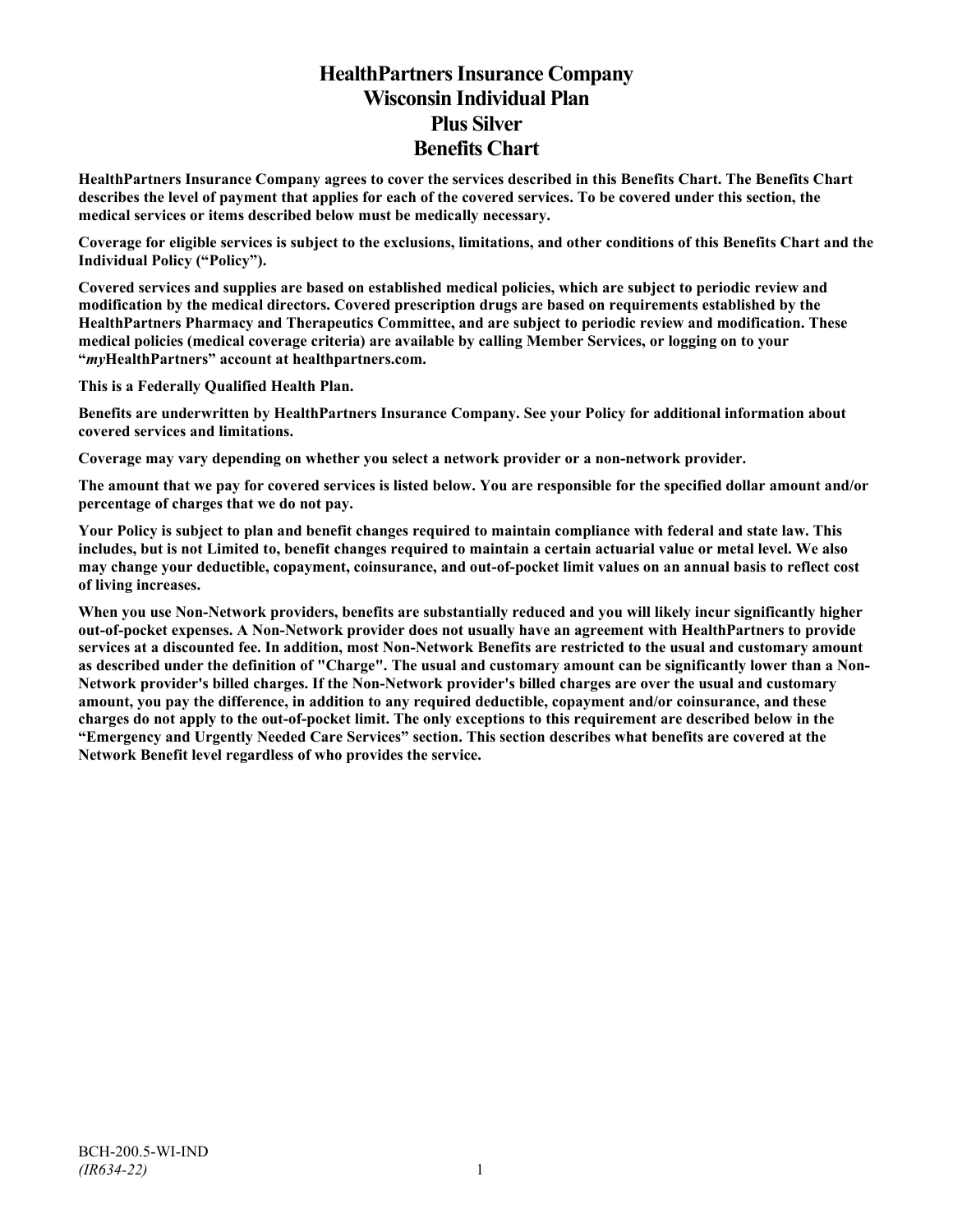## **These definitions apply to the Benefits Chart. They also apply to your Policy.**

| <b>Biosimilar Drug:</b> | A prescription drug, approved by the Food and Drug Administration (FDA), that the FDA has<br>determined is biosimilar to and interchangeable with a biological brand name drug. Biosimilar<br>drugs are not considered generic drugs and are not covered under the generic drug benefit.                                                                                                                                                                                                                                                                                                                                     |
|-------------------------|------------------------------------------------------------------------------------------------------------------------------------------------------------------------------------------------------------------------------------------------------------------------------------------------------------------------------------------------------------------------------------------------------------------------------------------------------------------------------------------------------------------------------------------------------------------------------------------------------------------------------|
| <b>Brand Name Drug:</b> | A prescription drug, approved by the Food and Drug Administration (FDA), that is manufactured,<br>sold or licensed for sale under a trademark by the pharmaceutical company that originally<br>researched and developed the drug. Brand name drugs have the same active-ingredient formula as<br>the generic version of the drug. However, generic drugs are manufactured and sold by other drug<br>manufacturers and are generally not available until after the patent on the brand name drug has<br>expired. A few brand name drugs may be covered at the generic benefit level if this is indicated on<br>the formulary. |
| <b>Calendar Year:</b>   | This is the 12-month period beginning 12:01 A.M. Central Time, on January 1, and ending 12:00<br>A.M. Central Time of the next following December 31.                                                                                                                                                                                                                                                                                                                                                                                                                                                                        |
| Charge:                 | For covered services delivered by a network provider, this is the provider's discounted fee for a<br>given medical/surgical service, procedure or item.                                                                                                                                                                                                                                                                                                                                                                                                                                                                      |
|                         | For covered services delivered by non-network providers, a contracted rate may apply if such<br>arrangement is available to HealthPartners.                                                                                                                                                                                                                                                                                                                                                                                                                                                                                  |
|                         | For the Usual and Customary Charge for covered services delivered by non-network providers,<br>our payment is calculated using one of the following options in the following order, depending on<br>availability: 1) a percentage of the Medicare fee schedule; 2) a comparable schedule if the service<br>is not on the Medicare fee schedule; or 3) a commercially reasonable rate for such service if a fee<br>schedule is not available.                                                                                                                                                                                 |
|                         | The Usual and Customary Charge is the maximum amount allowed that we consider in the<br>calculation of the payment of charges incurred for certain covered services. You must pay for any<br>charges above the usual and customary charge, and they do not apply to the out-of-pocket limit.                                                                                                                                                                                                                                                                                                                                 |
|                         | A charge is incurred for covered ambulatory medical and surgical services, on the date the service<br>or item is provided. A charge is incurred for covered inpatient services, on the date of admission to<br>a hospital. To be covered, a charge must be incurred on or after your effective date and on or<br>before the termination date.                                                                                                                                                                                                                                                                                |
|                         | Copayment/Coinsurance: The specified dollar amount, or percentage, of charges incurred for covered services, which we do<br>not pay, but which you must pay, each time you receive certain medical services, procedures or<br>items. Our payment for those covered services or items begins after the copayment or coinsurance<br>is satisfied. Covered services or items requiring a copayment or coinsurance are specified in this<br>Benefits Chart.                                                                                                                                                                      |
|                         | For services provided by a network provider:                                                                                                                                                                                                                                                                                                                                                                                                                                                                                                                                                                                 |
|                         | An amount which is listed as a flat dollar copayment is applied to a network provider's discounted<br>charges for a given service. However, if the network provider's discounted charges for a service or<br>item is less than the flat dollar copayment, you will pay the network provider's discounted charge.<br>An amount which is listed as a percentage of charges or coinsurance is based on the network<br>provider's discounted charges, calculated at the time the claim is processed, which may include an<br>agreed upon fee schedule rate for case rate or withhold arrangements.                               |
|                         | For services provided by a Non-Network provider:                                                                                                                                                                                                                                                                                                                                                                                                                                                                                                                                                                             |
|                         | Any copayment or coinsurance is applied to the lesser of the provider's charges or the usual and<br>customary charge for a service.                                                                                                                                                                                                                                                                                                                                                                                                                                                                                          |
|                         | A copayment or coinsurance is due at the time a service is provided, or when billed by the<br>provider. The copayment or coinsurance applicable for a scheduled visit with a network provider<br>will be collected for each visit, late cancellation and failed appointment.                                                                                                                                                                                                                                                                                                                                                 |
|                         |                                                                                                                                                                                                                                                                                                                                                                                                                                                                                                                                                                                                                              |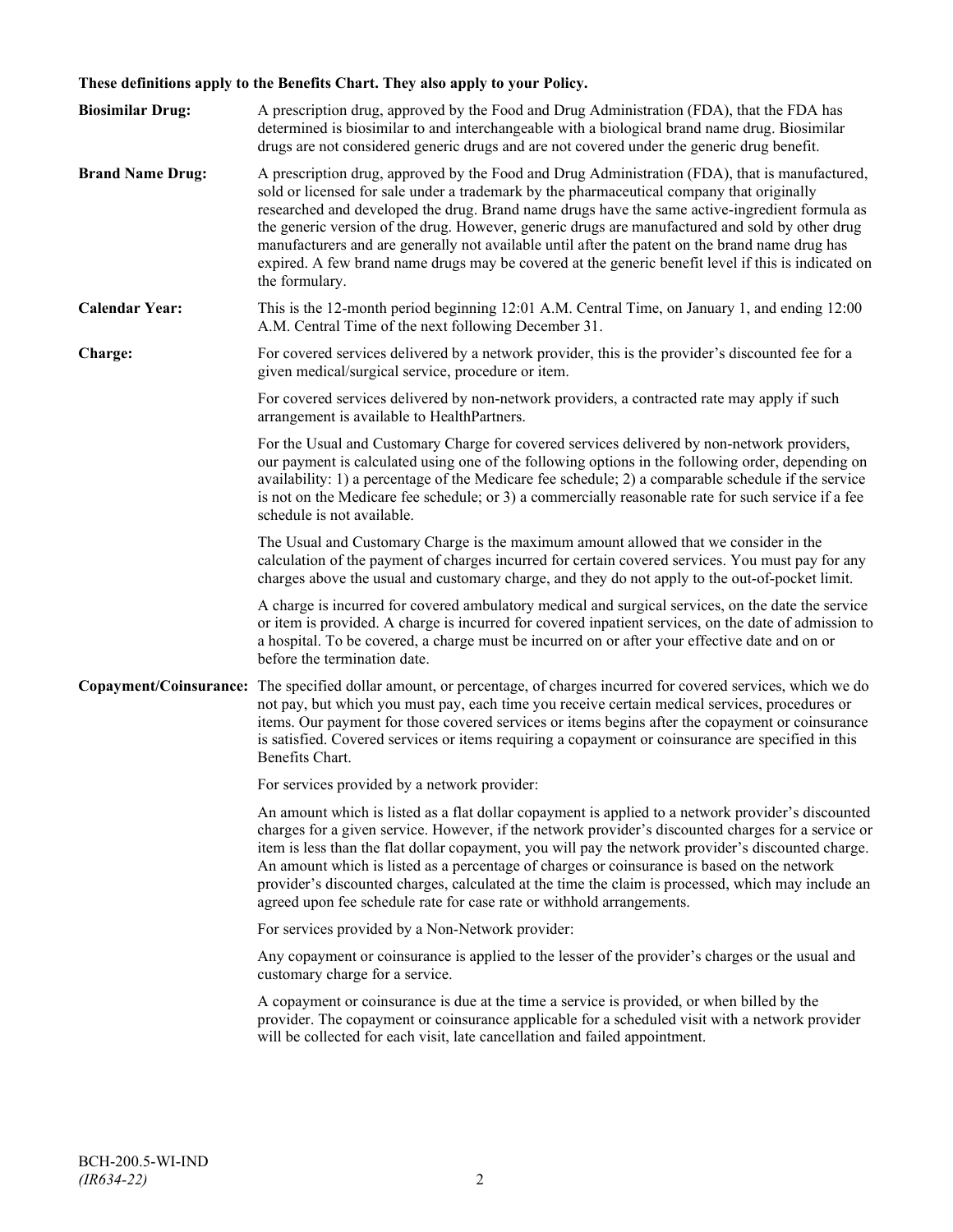| Deductible:                    | The specified dollar amount of charges incurred for covered services, which we do not pay, but an<br>enrollee or a family has to pay first in a calendar year. Our payment for those services or items<br>begins after the deductible is satisfied. For network providers, the amount of the charges that apply<br>to the deductible are based on the network provider's discounted charges, calculated at the time<br>the claim is processed, which may include an agreed upon fee schedule rate for case rate or<br>withhold arrangements. For non-network providers, the amount of charges that apply to the<br>deductible are the lesser of the provider's charges or the usual and customary charge for a service. |
|--------------------------------|-------------------------------------------------------------------------------------------------------------------------------------------------------------------------------------------------------------------------------------------------------------------------------------------------------------------------------------------------------------------------------------------------------------------------------------------------------------------------------------------------------------------------------------------------------------------------------------------------------------------------------------------------------------------------------------------------------------------------|
|                                | Any amounts paid or reimbursed by a third party, including, but not Limited to: point of service<br>rebates, manufacturer coupons, manufacturer debit cards or other forms of direct reimbursement to<br>an Insured for a product or service, will not apply toward your deductible, to the extent permitted<br>under state and federal law.                                                                                                                                                                                                                                                                                                                                                                            |
|                                | Your plan has an embedded deductible. This means once a member meets the individual<br>deductible, the plan begins paying benefits for that person. If two or more members of the family<br>meet the family deductible, the plan begins paying benefits for all members of the family,<br>regardless of whether each member has met the individual deductible. However, a member may<br>not contribute more than the individual deductible toward the family deductible.                                                                                                                                                                                                                                                |
|                                | All services are subject to the deductible unless otherwise indicated below in this Benefits Chart.                                                                                                                                                                                                                                                                                                                                                                                                                                                                                                                                                                                                                     |
| Formulary:                     | This is a current list, which may be revised from time to time, of prescription drugs, medications,<br>equipment and supplies covered by us as indicated in this Benefits Chart which are covered at the<br>highest benefit level. Some drugs on the formulary may require prior authorization to be covered<br>as formulary drugs. The formulary, and information on drugs that require prior authorization, are<br>available by calling Member Services, or logging on to your "myHealthPartners" account at<br>healthpartners.com.                                                                                                                                                                                   |
| <b>Generic Drug:</b>           | A prescription drug, approved by the Food and Drug Administration (FDA), that the FDA has<br>determined is comparable to a brand name drug product in dosage form, strength, route of<br>administration, quality, intended use and documented bioequivalence. Generally, generic drugs<br>cost less than brand name drugs. Some brand name drugs may be covered at the generic drug<br>benefit level if this is indicated on the formulary.                                                                                                                                                                                                                                                                             |
| <b>Non-Formulary Drug:</b>     | This is a prescription drug, approved by the Food and Drug Administration (FDA), that is not on<br>the formulary, is medically necessary and is not investigative or experimental or otherwise<br>excluded under your Policy.                                                                                                                                                                                                                                                                                                                                                                                                                                                                                           |
| <b>Out-of-Pocket Expenses:</b> | You pay the specified copayments/coinsurance and deductibles applicable for particular services,<br>subject to the out-of-pocket limit described below. These amounts are in addition to the monthly<br>enrollment payments.                                                                                                                                                                                                                                                                                                                                                                                                                                                                                            |
| <b>Out-of-Pocket Limit:</b>    | You pay the copayments/coinsurance and deductibles for covered services, to the individual or<br>family out-of-pocket limit. Thereafter we cover 100% of charges incurred for all other covered<br>services, for the rest of the calendar year. You pay amounts greater than the out-of-pocket limit if<br>you exceed any visits or day limits.                                                                                                                                                                                                                                                                                                                                                                         |
|                                | Non-Network Benefits above the usual and customary charge (see definition of charge above) do<br>not apply to the out-of-pocket limit.                                                                                                                                                                                                                                                                                                                                                                                                                                                                                                                                                                                  |
|                                | Non-Network Benefits for transplant surgery do not apply to the out-of-pocket limit.                                                                                                                                                                                                                                                                                                                                                                                                                                                                                                                                                                                                                                    |
|                                | You are responsible to keep track of the out-of-pocket expenses. Contact our Member Services<br>department for assistance in determining the amount paid by the enrollee for specific eligible<br>services received. Claims for reimbursement under the out-of-pocket limit provisions are subject<br>to the same time limits and provisions described under the "Claims Provisions" section of the<br>Contract.                                                                                                                                                                                                                                                                                                        |
| <b>Specialty Drug List:</b>    | This is a current list, which may be revised from time to time, of prescription drugs, medications,<br>equipment and supplies, which are typically bio-pharmaceuticals. The purpose of a specialty drug<br>list is to facilitate enhanced monitoring of complex therapies used to treat specific conditions.<br>Specialty drugs are covered by us as indicated in this Benefits Chart. The specialty drug list is<br>available by calling Member Services, or logging on to your "myHealthPartners" account at<br>healthpartners.com                                                                                                                                                                                    |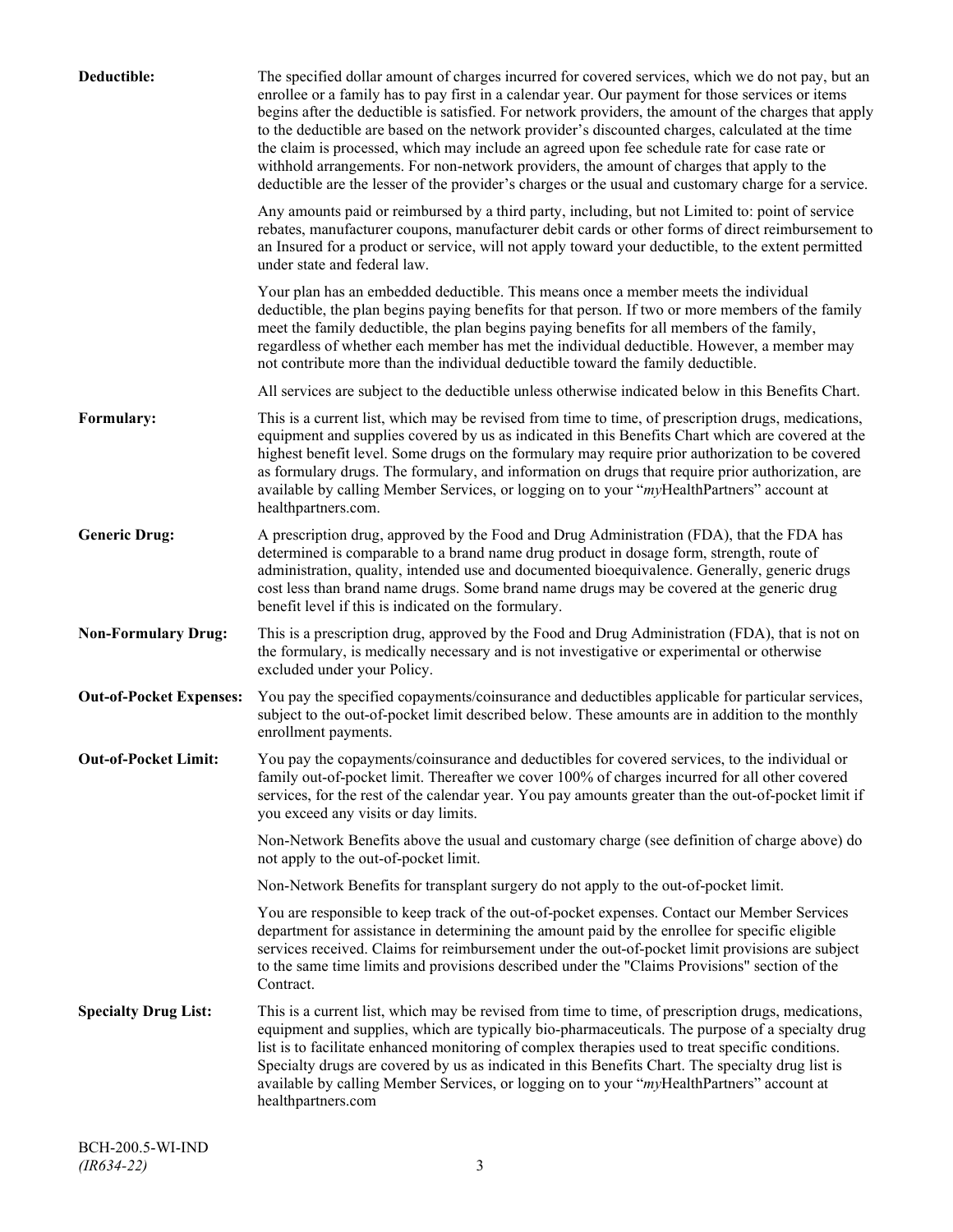## **DEDUCTIBLES AND OUT-OF-POCKET LIMITS**

#### **Individual Calendar Year Deductible**

| <b>Network Benefits</b> | <b>Non-Network Benefits</b> |
|-------------------------|-----------------------------|
| \$4,500                 | \$20,000                    |

#### **Family Calendar Year Deductible**

| <b>Network Benefits</b> | <b>Non-Network Benefits</b> |
|-------------------------|-----------------------------|
| \$9,000                 | \$40,000                    |

Your individual and family deductible amounts may be indexed to allow for changes under Federal rules.

Your Policy has an embedded deductible. This means once you meet the individual deductible, we begin paying benefits. If two or more covered members of the family meet the family deductible, we begin paying benefits for all covered members of the family, regardless of whether each member has met the individual deductible. However, you may not contribute more than the individual deductible amount towards the family deductible.

Separate deductibles must be satisfied under the Network Benefits and Non-Network Benefits.

Any amounts paid or reimbursed by a third party, including but not Limited to: point of service rebates, manufacturer coupons, manufacturer debit cards or other forms of direct reimbursement to an Insured for a product or service, will not apply toward your deductible, to the extent permitted under state and federal law.

#### **Individual Calendar Year Out-of-Pocket Limit**

| <b>Network Benefits</b> | <b>Non-Network Benefits</b> |
|-------------------------|-----------------------------|
| \$8,700                 | None.                       |

#### **Family Calendar Year Out-of-Pocket Limit**

| Network Benefits | Non-Network Benefits |
|------------------|----------------------|
| \$17,400         | None.                |

Your individual and family out-of-pocket amounts may be indexed to allow for changes under Federal rules.

Separate Out-of-Pocket Limits must be satisfied under Network Benefits and Non-Network Benefits.

Non-Network Benefits above the usual and customary charge will not apply to the individual or family Out-of-Pocket.

Any amounts paid or reimbursed by a third party, including but not Limited to: point of service rebates, manufacturer coupons, manufacturer debit cards or other forms of direct reimbursement to an Insured for a product or service, will not apply as an outof-pocket expense, to the extent permitted under state and federal law.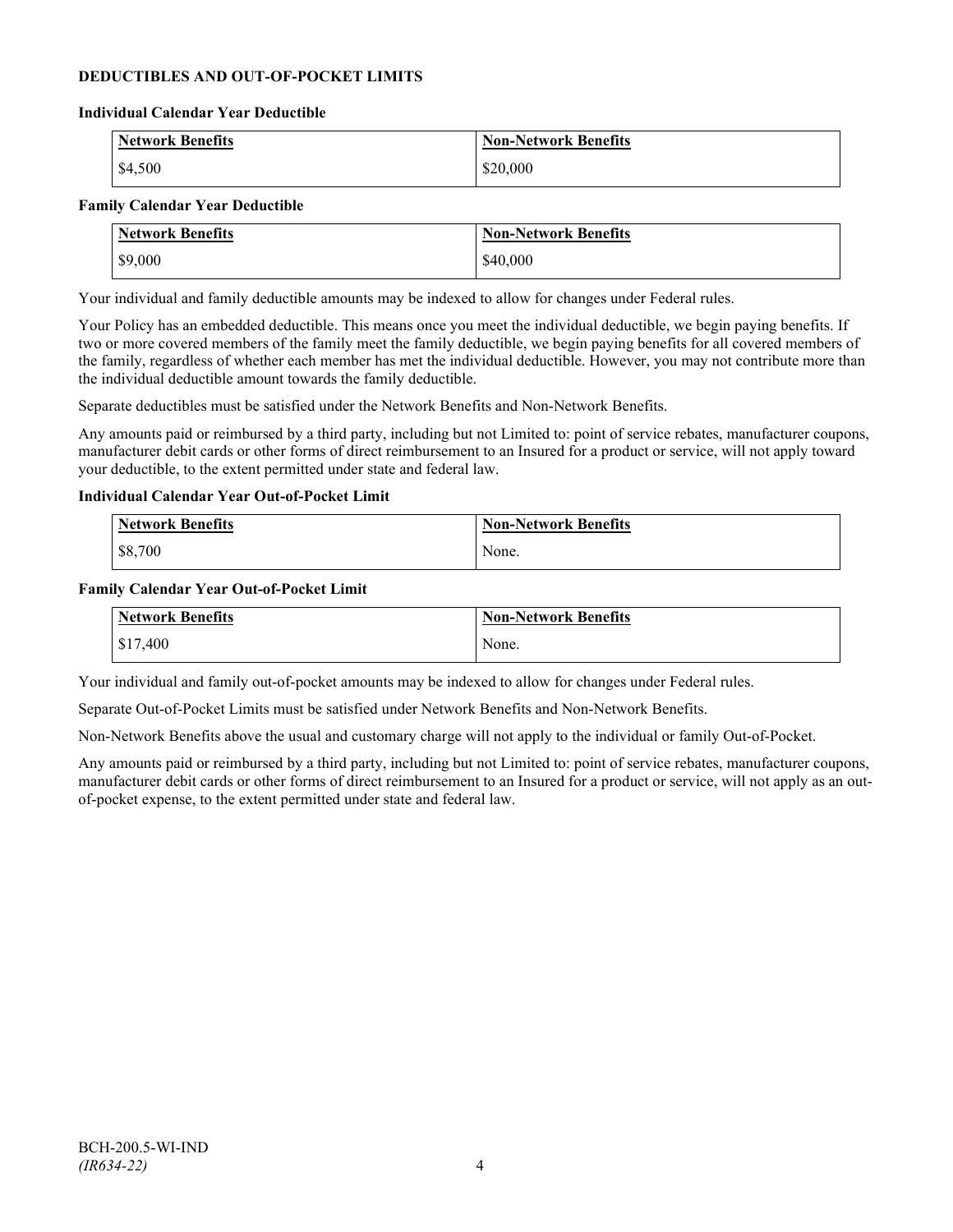## **AMBULANCE AND MEDICAL TRANSPORTATION**

## **Covered Services:**

We cover ambulance and medical transportation for medical emergencies.

We also cover medically necessary, non-emergency transportation if it meets our medical coverage criteria.

Covered services are based on established medical policies, which are subject to periodic review and modification by the medical directors. These medical policies (medical coverage criteria) and applicable prior authorization requirements are available by calling Member Services, or logging on to your "*my*HealthPartners" account a[t healthpartners.com.](http://www.healthpartners.com/)

| <b>Network Benefits</b>      | <b>Non-Network Benefits</b> |
|------------------------------|-----------------------------|
| 80% of the charges incurred. | See Network Benefits.       |

## **Not Covered:**

See "Services Not Covered" in your Policy.

## **AUTISM SERVICES**

## **Covered Services:**

We cover prior authorized evidence-based intensive-level and non-intensive-level treatment of autism spectrum disorders (autism disorder, Asperger's syndrome or pervasive development disorder not otherwise specified).

Covered services are based on established medical policies, which are subject to periodic review and modification by the medical directors. These medical policies (medical coverage criteria) are available by calling Member Services, or logging on to your "*my*HealthPartners" account at [healthpartners.com.](http://www.healthpartners.com/)

Your network provider will coordinate the prior authorization process for any autism treatment services. You may call Member Services at 952-883-5900 or toll-free at 888-360-0622 if you have any questions or concerns regarding the authorization process.

Please call Member Services at 952-883-5900 or toll-free at 888-360-0622 to request authorization for autism treatment services from a Non-Network provider.

**Intensive-level services for children diagnosed with autism spectrum disorders.** Intensive-level services must begin on or after 2 years of age and end before 9 years of age. Intensive-level services, on average, are services provided for more than 20 hours of treatment per week. (The average number of hours a week is calculated over a 6-month period.)

| Network Benefits                         | <b>Non-Network Benefits</b>              |
|------------------------------------------|------------------------------------------|
| 80% of the charges incurred.             | 50% of the charges incurred.             |
| Limited to 240 visits per calendar year. | Limited to 240 visits per calendar year. |

The maximum number of visits is combined for Network Benefits and Non-Network Benefits. Visit limits are based on minimum coverage amount available at the time of publication. Additional visits may be available if required due to revised minimum coverage amounts issued by the Office of the Commissioner of Insurance. See our medical coverage criteria for current visit limits.

## **Intensive-Level Services Lifetime Maximum Benefit**

| Network Benefits                                                     | <b>Non-Network Benefits</b>                                          |
|----------------------------------------------------------------------|----------------------------------------------------------------------|
| 4 years of cumulative services under this plan or any<br>other plan. | 4 years of cumulative services under this plan or any<br>other plan. |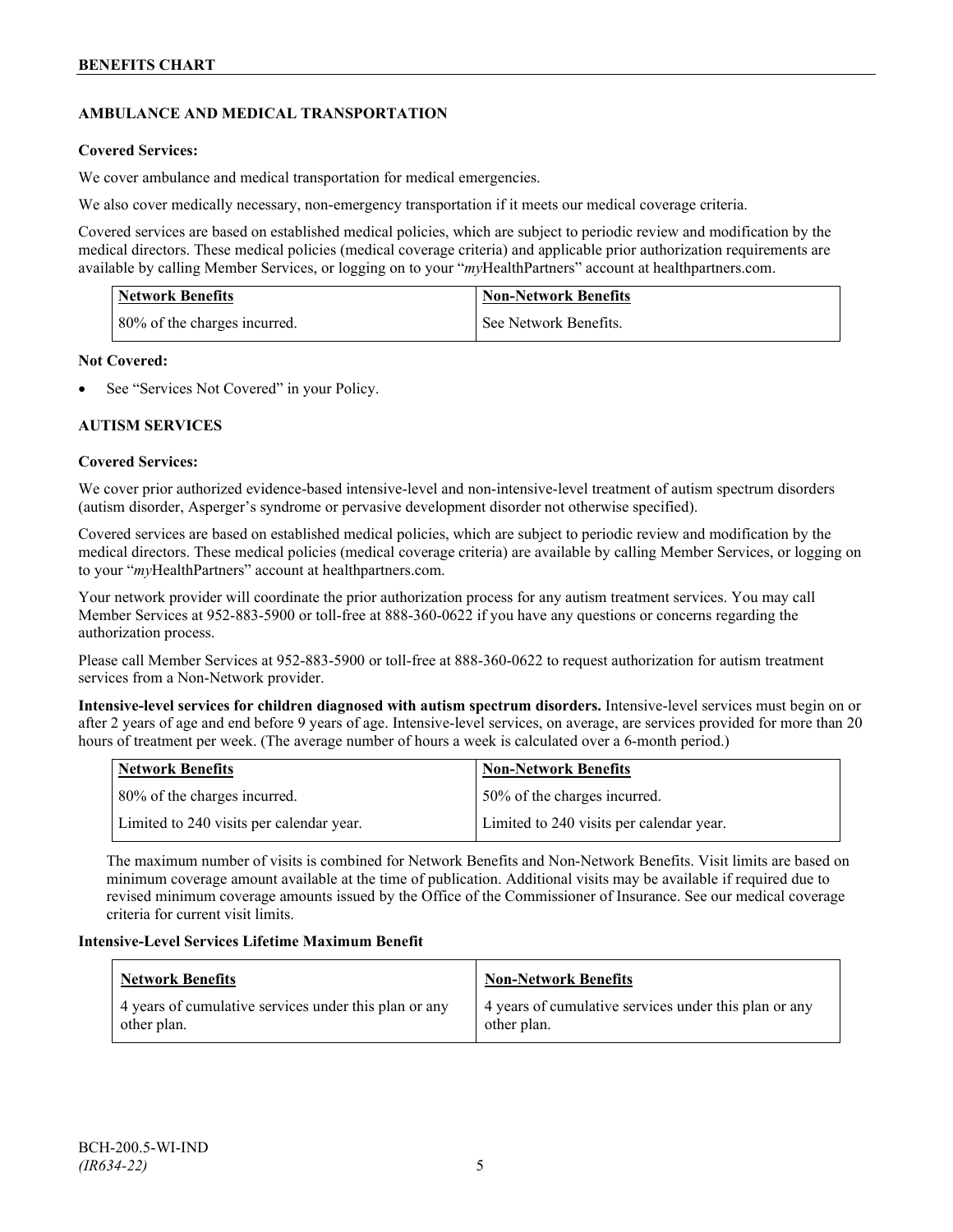### **Non-intensive-level services for Insureds diagnosed with autism spectrum disorders**

| Network Benefits                         | <b>Non-Network Benefits</b>              |
|------------------------------------------|------------------------------------------|
| 80% of the charges incurred.             | 50% of the charges incurred.             |
| Limited to 120 visits per calendar year. | Limited to 120 visits per calendar year. |

The maximum number of visits is combined for Network Benefits and Non-Network Benefits. Visit limits are based on minimum coverage amount available at the time of publication. Additional visits may be available if required due to revised minimum coverage amounts issued by the Office of the Commissioner of Insurance. See our medical coverage criteria for current visit limits.

### **Not Covered:**

See "Services Not Covered" in your Policy.

## **BEHAVIORAL HEALTH SERVICES**

## **Covered Services:**

Covered services are based on established medical policies, which are subject to periodic review and modification by the medical directors. These medical policies (medical coverage criteria) are available by calling Member Services, or logging on to your "*my*HealthPartners" account at [healthpartners.com.](http://www.healthpartners.com/)

**Transitional treatment services.** These are services for the treatment of nervous or mental disorders, and substance use disorders which are provided to an Insured in a less restrictive manner than are inpatient hospital services but in a more intensive manner than are outpatient services. Transitional treatment services are services offered by a provider, and certified by the Wisconsin Department of Health Services for each of the following (except the last bulleted item):

- Mental health services for covered adults in a day treatment program.
- Mental health services for covered children in a day hospital treatment program.
- Services for persons with chronic mental illness provided through a community support program.
- Residential treatment programs for dependent covered persons with substance use disorder.
- Substance use disorder services in a day treatment program.
- Services for persons who are experiencing a mental health crisis or who are in a situation likely to turn into a mental health crisis if support is not provided.
- Intensive outpatient programs for the treatment of psychoactive substance use disorders provided in accordance with the patient placement criteria of the American Society of Addiction Medicine.

## **Mental health services**

We cover services for mental health diagnoses as described in the Diagnostic and Statistical Manual of Mental Disorders – Fifth Edition (DSM 5) (most recent edition).

We provide coverage for mental health treatment ordered by a Wisconsin court under a valid court order that is issued on the basis of a behavioral care evaluation performed by a licensed psychiatrist or doctoral level licensed psychologist, which includes a diagnosis and an individual treatment plan for care in the most appropriate, least restrictive environment. We must be given a copy of the court order and the behavioral care evaluation, and the service must be a covered benefit under your Policy, and the service must be provided by a network provider, or other provider as required by law.

**Outpatient services:** We cover medically necessary outpatient professional mental health services for evaluation, crisis intervention, and treatment of mental health disorders.

A comprehensive diagnostic assessment will be used as the basis for a determination by a mental health professional, concerning the appropriate treatment and the extent of services required.

Outpatient services we cover for a diagnosed mental health condition include the following:

- Individual, group, family and multi-family therapy;
- Medication management provided by a physician, certified nurse practitioner, or physician's assistant;
- Psychological testing services for the purposes of determining the differential diagnoses and treatment planning for patients currently receiving behavioral health services;
- Partial hospitalization services in a licensed hospital or community mental health center;

BCH-200.5-WI-IND *(IR634-22)* 6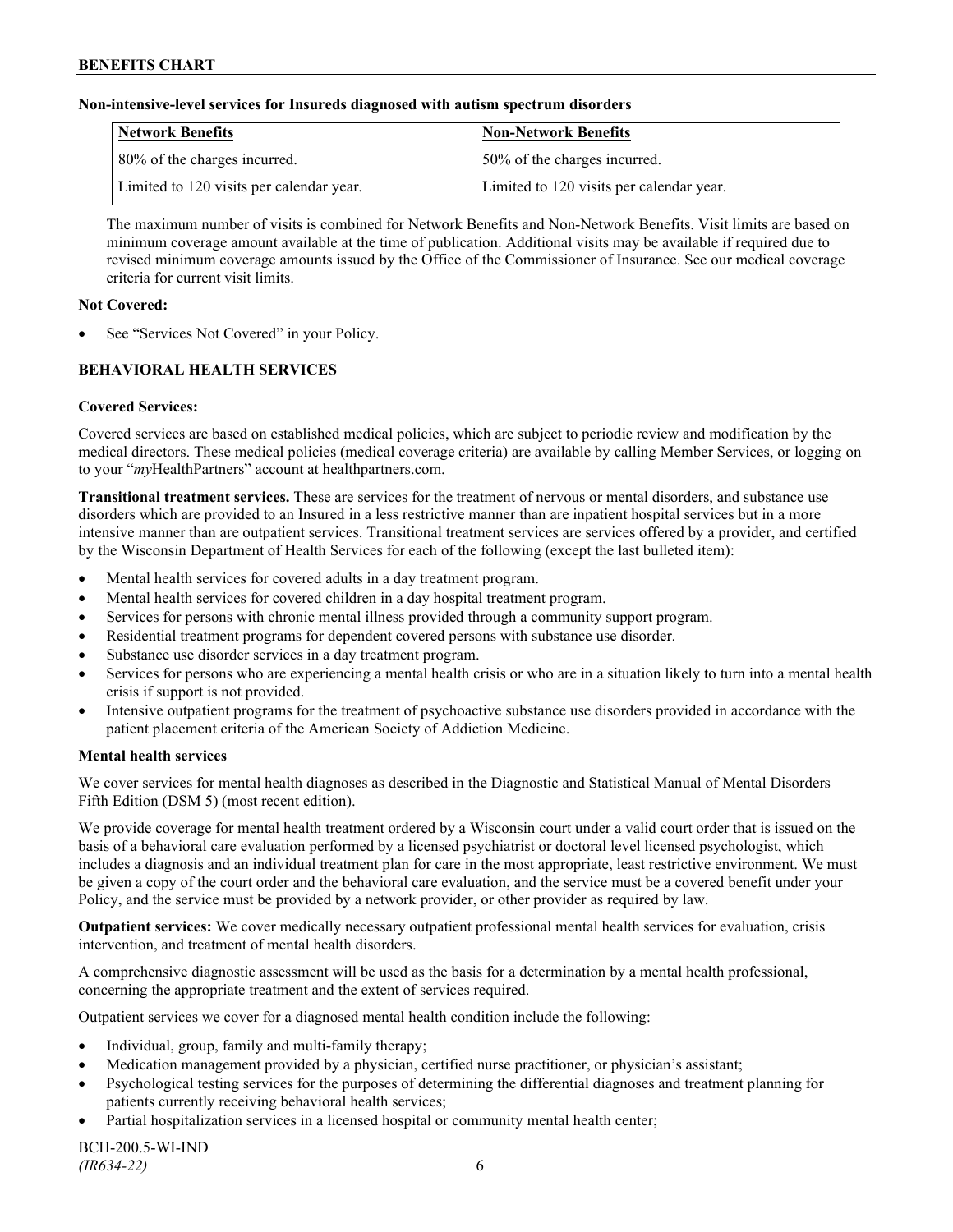- Psychotherapy and nursing services provided in the home if authorized by us; and
- Treatment for gender dysphoria.

| <b>Network Benefits</b>      | <b>Non-Network Benefits</b>  |
|------------------------------|------------------------------|
| 80% of the charges incurred. | 50% of the charges incurred. |

**Group therapy**

| Network Benefits             | <b>Non-Network Benefits</b>   |
|------------------------------|-------------------------------|
| 80% of the charges incurred. | 150% of the charges incurred. |

## **Inpatient services, including mental health residential treatment services:** We cover the following:

- Medically necessary inpatient services in a hospital or licensed residential treatment facility and professional services for treatment of mental health disorders. Medical stabilization is covered under inpatient hospital services in the "Hospital and Skilled Nursing Facility Services" section.
- Medically necessary mental health residential treatment service. This care must be authorized by us and provided by a hospital or residential behavioral health treatment facility licensed by the local state or Department of Health and Human Services. Services not covered under this benefit include halfway houses, group homes, extended care facilities, shelter services, correctional services, detention services, group residential services, foster care services and wilderness programs.

| Network Benefits             | Non-Network Benefits         |
|------------------------------|------------------------------|
| 80% of the charges incurred. | 50% of the charges incurred. |

**Transitional treatment services:** We cover transitional treatment services described above for treatment of mental and nervous disorders**.**

| <b>Network Benefits</b>      | <b>Non-Network Benefits</b>  |
|------------------------------|------------------------------|
| 80% of the charges incurred. | 50% of the charges incurred. |

## **Substance use disorder (SUD) treatment services**

We cover medically necessary services for assessments by a licensed alcohol and drug counselor and treatment of substance use disorders as defined in the latest edition of the DSM 5.

**Outpatient services:** We cover medically necessary outpatient professional services for diagnosis and treatment of substance use disorders. Substance use disorder treatment services must be provided by a program licensed by the local Department of Health Services.

Outpatient services we cover for a diagnosed substance use disorder include the following:

- Individual, group, family, and multi-family therapy provided in an office setting; and
- Opiate replacement therapy including methadone and buprenorphine treatment.

| <b>Network Benefits</b>      | <b>Non-Network Benefits</b>   |
|------------------------------|-------------------------------|
| 80% of the charges incurred. | 150% of the charges incurred. |

**Inpatient services:** We cover the following:

- Medically necessary inpatient services in a hospital or a licensed residential primary treatment center.
- Services provided in a hospital that is licensed by the local state and accredited by Medicare; and
- Detoxification services in a hospital or community detoxification facility if it is licensed by the local Department of Health Services.

| Network Benefits             | <b>Non-Network Benefits</b>  |
|------------------------------|------------------------------|
| 80% of the charges incurred. | 50% of the charges incurred. |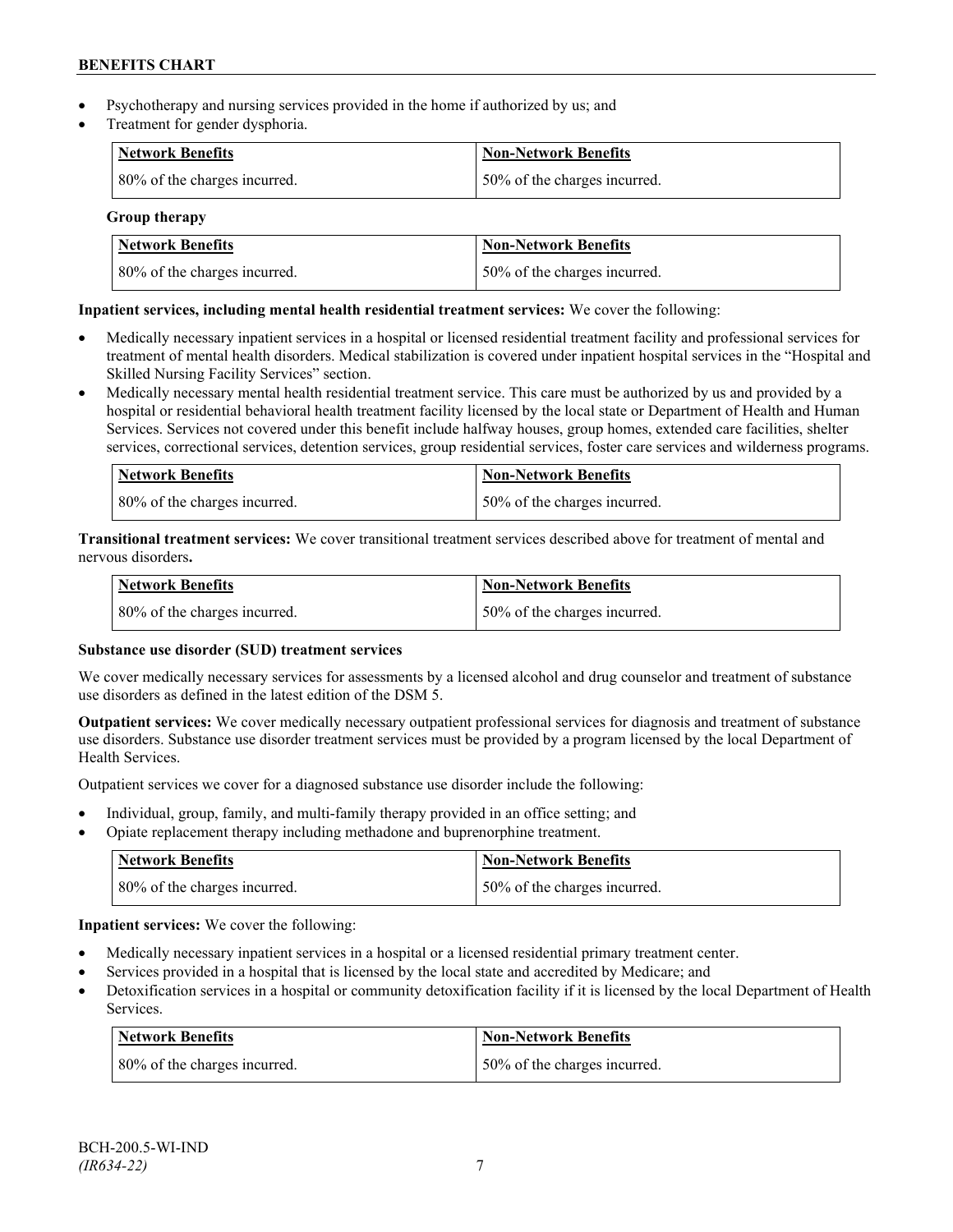**Transitional treatment services:** We cover transitional treatment services described above for treatment of substance use disorder.

| Network Benefits             | Non-Network Benefits         |
|------------------------------|------------------------------|
| 80% of the charges incurred. | 50% of the charges incurred. |

**Out of area services for Wisconsin students:** If a dependent child is a student located in a school in Wisconsin, but outside of our service area, we cover mental health and substance use disorder services as required under Wisconsin Statute 609.655.

- The student may have a clinical assessment from a local, non-network mental health or substance use disorder treatment provider at the network benefit level when prior authorized by us.
- If outpatient services are recommended in the clinical assessment, five outpatient visits from a non-network provider will be covered at the network benefit level.
- Our Medical Director will determine the need for continuing treatment by the non-network provider; additional visits may be approved.
- Coverage for the outpatient services will not be provided if the recommended treatment would keep the student from attending school on a regular basis or if the student is no longer attending the school full-time.

This benefit is subject to the limitations shown in this "Behavioral Health Services" section.

| Network Benefits             | Non-Network Benefits         |
|------------------------------|------------------------------|
| 80% of the charges incurred. | 50% of the charges incurred. |

A dependent child enrolled in a school outside of Wisconsin in not eligible for the benefit.

#### **Not Covered:**

See "Services Not Covered" in your Policy.

## **CHIROPRACTIC SERVICES**

## **Covered Services:**

We cover chiropractic services for rehabilitative care. Chiropractic services are adjustments to any abnormal articulations of the human body, especially those of the spinal column, for the purpose of giving freedom of action to impinged nerves that may cause pain or deranged function.

Massage therapy which is performed in conjunction with other treatment/modalities by a chiropractor, is part of a prescribed treatment plan and is not billed separately is covered.

| <b>Network Benefits</b>      | Non-Network Benefits         |
|------------------------------|------------------------------|
| 80% of the charges incurred. | 50% of the charges incurred. |

## **Not Covered:**

- Massage therapy for the purpose of comfort or convenience of the Insured.
- See "Services Not Covered" in your Policy.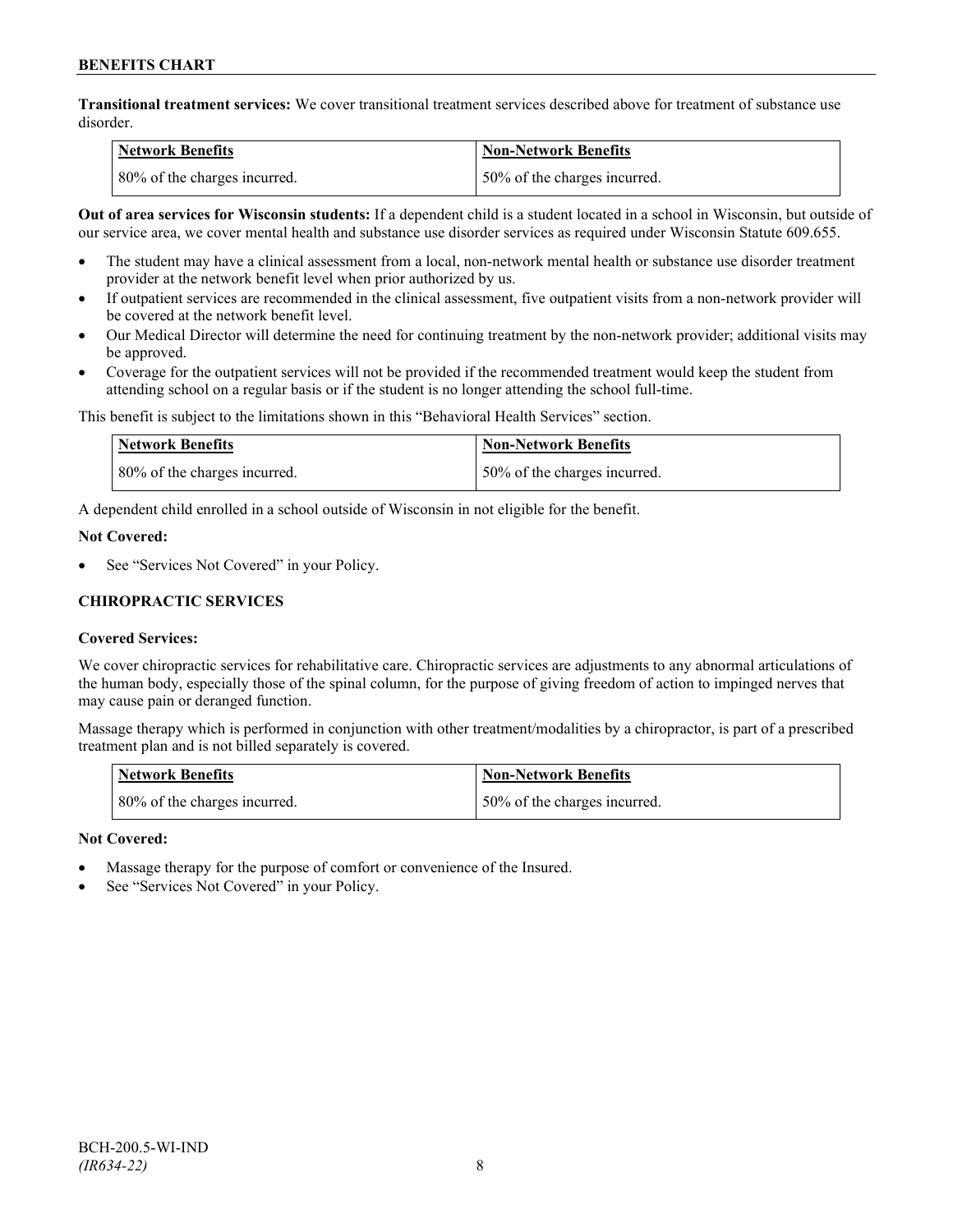## **CLINICAL TRIALS**

## **Covered Services:**

We cover certain routine services if you participate in a Phase I, Phase II, Phase III or Phase IV approved clinical trial that is conducted in relation to the prevention, detection, or treatment of cancer or other life-threatening disease or condition as defined in the Affordable Care Act. Approved clinical trials include (1) federally funded trials when the study or investigation is approved or funded by any of the federal agencies defined in the Public Health Services Act, section 2709 (d) (1) (A); (2) the study or investigation is conducted under an investigational new drug application reviewed by the Food and Drug Administration; and (3) the study or investigation is a drug trial that is exempt from having such an investigational new drug application. We cover routine patient costs for services that would be eligible under the Policy and this Benefits Chart if the service were provided outside of a clinical trial.

| <b>Network Benefits</b>                               | <b>Non-Network Benefits</b>                           |
|-------------------------------------------------------|-------------------------------------------------------|
| Coverage level is same as corresponding Network       | Coverage level is same as corresponding Non-Network   |
| Benefits, depending on type of service provided, such | Benefits, depending on type of service provided, such |
| as Office Visits for Illness or Injury, Inpatient or  | as Office Visits for Illness or Injury, Inpatient or  |
| <b>Outpatient Hospital Services.</b>                  | Outpatient Hospital Services.                         |

#### **Not Covered:**

- The investigative or experimental item, device or service itself.
- Items or services that are provided solely to satisfy data collection and analysis needs and that are not used in the direct clinical management of the patient.
- A service that is clearly inconsistent with widely accepted and established standards of care for a particular diagnosis.
- See "Services Not Covered" in your Policy.

## **DENTAL SERVICES**

#### **Covered Services:**

We cover services as described below.

**Accidental dental services:** We cover services dentally necessary to treat and restore damage done to sound, natural, unrestored teeth as a result of an accidental injury. Coverage is for damage caused by external trauma to face and mouth only, not for cracked or broken teeth, which result from biting or chewing. We cover restorations, root canals, crowns and replacement of teeth lost that are directly related to the accident in which the Insured was involved. We cover initial exams, xrays and palliative treatment including extractions, and other oral surgical procedures directly related to the accident. Subsequent treatment must be initiated within the specified time-frame and must be directly related to the accident. We do not cover restoration and replacement of teeth that are not "sound and natural" at the time of the accident.

Subsequent treatment must be initiated within the specified time-frame and must be directly related to the accident. We do not cover restoration and replacement of teeth that are not "sound and natural" at the time of the accident.

Full mouth rehabilitation to correct occlusion (bite) and malocclusion (misaligned teeth not due to the accident) are not covered.

When an implant-supported dental prosthetic treatment is pursued, benefits are Limited to the amount that would be paid toward the placement of a removable dental prosthetic appliance that could be used in the absence of implant treatment.

| Network Benefits             | <b>Non-Network Benefits</b> |
|------------------------------|-----------------------------|
| 80% of the charges incurred. | No coverage.                |

For all accidental dental services, treatment and/or restoration must be initiated within six months of the date of the injury. Coverage is Limited to the initial course of treatment and/or initial restoration. Services must be provided within twentyfour months of the date of injury to be covered.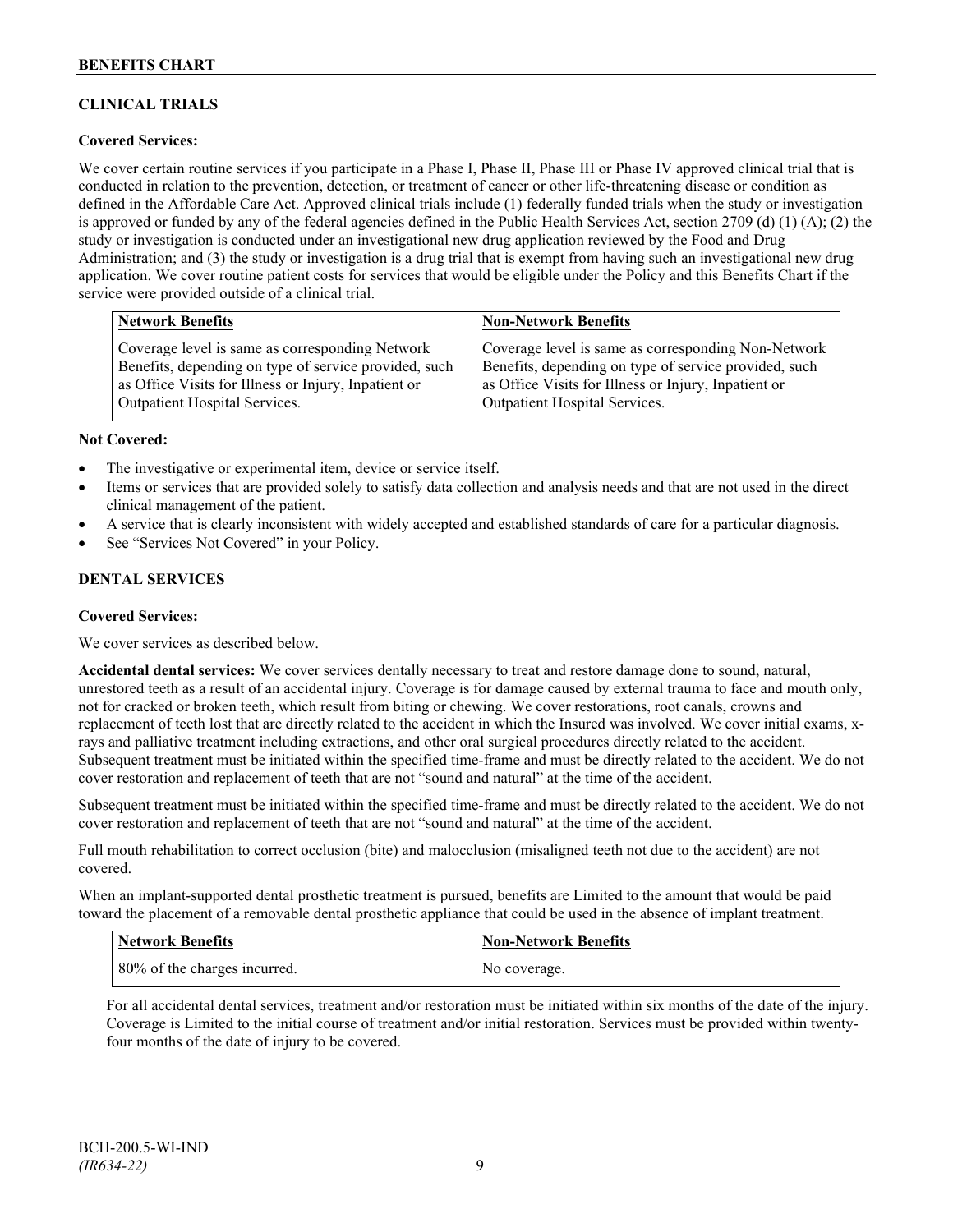#### **Medical referral dental services**

**Medically necessary outpatient dental services:** We cover medically necessary outpatient dental services. Coverage is Limited to dental services required for treatment of an underlying medical condition, e.g., removal of teeth to complete radiation treatment for cancer of the jaw, cysts and lesions.

| Network Benefits             | <b>Non-Network Benefits</b>  |
|------------------------------|------------------------------|
| 80% of the charges incurred. | 50% of the charges incurred. |

**Medically necessary hospitalization and anesthesia for dental care:** We cover medically necessary hospitalization and anesthesia for dental care. This is Limited to charges incurred by an Insured who: (1) is a child under age 5; (2) is severely disabled; (3) has a medical condition, and requires hospitalization or general anesthesia for dental care treatment; or (4) is a child between ages 5 and 12 and care in dental offices has been attempted unsuccessfully and usual methods of behavior modification have not been successful, or when extensive amounts of restorative care, exceeding 4 appointments, are required.

Coverage is Limited to facility and anesthesia charges. Oral surgeon/dentist professional fees are not covered. The following are examples, though not all-inclusive, of medical conditions which may require hospitalization for dental services: severe asthma, severe airway obstruction or hemophilia. Hospitalization required due to the behavior of the Insured or due to the extent of the dental procedure is not covered.

| Network Benefits             | <b>Non-Network Benefits</b>  |
|------------------------------|------------------------------|
| 80% of the charges incurred. | 50% of the charges incurred. |

**Medical complications of dental care:** We cover medical complications of dental care. Treatment must be medically necessary care and related to medical complications of non-covered dental care, including complications of the head, neck, or substructures.

| Network Benefits             | Non-Network Benefits          |
|------------------------------|-------------------------------|
| 80% of the charges incurred. | 150% of the charges incurred. |

**Oral surgery:** We cover oral surgery. Coverage is Limited to treatment of medical conditions requiring oral surgery, such as treatment of oral neoplasm, non-dental cysts, fracture of the jaw, trauma of the mouth and jaw, and any other oral surgery procedures provided as medically necessary dental services.

| <b>Network Benefits</b>      | <b>Non-Network Benefits</b>  |
|------------------------------|------------------------------|
| 80% of the charges incurred. | 50% of the charges incurred. |

**Treatment of cleft lip and cleft palate:** We cover treatment of cleft lip and cleft palate of a dependent child, including orthodontic treatment and oral surgery directly related to the cleft. Dental services which are not required for the treatment of cleft lip or cleft palate are not covered. If a dependent child covered under your Policy is also covered under a dental plan which includes orthodontic services, that dental plan shall be considered primary for the necessary orthodontic services. Oral appliances are subject to the same copayment, conditions and limitations as durable medical equipment.

| <b>Network Benefits</b>                               | <b>Non-Network Benefits</b>                           |
|-------------------------------------------------------|-------------------------------------------------------|
| Coverage level is same as corresponding Network       | Coverage level is same as corresponding Non-Network   |
| Benefits, depending on type of service provided, such | Benefits, depending on type of service provided, such |
| as Office Visits for Illness or Injury, Inpatient or  | as Office Visits for Illness or Injury, Inpatient or  |
| Outpatient Hospital Services.                         | Outpatient Hospital Services.                         |

**Treatment of temporomandibular disorder (TMD) and craniomandibular disorder (CMD):** We cover diagnostic procedures, surgical treatment and non-surgical treatment (including intraoral splint therapy devices) for temporomandibular disorder (TMD) and craniomandibular disorder (CMD), which is medically necessary care. Dental services which are not required to directly treat TMD or CMD are not covered.

| Network Benefits             | <b>Non-Network Benefits</b>  |
|------------------------------|------------------------------|
| 80% of the charges incurred. | 50% of the charges incurred. |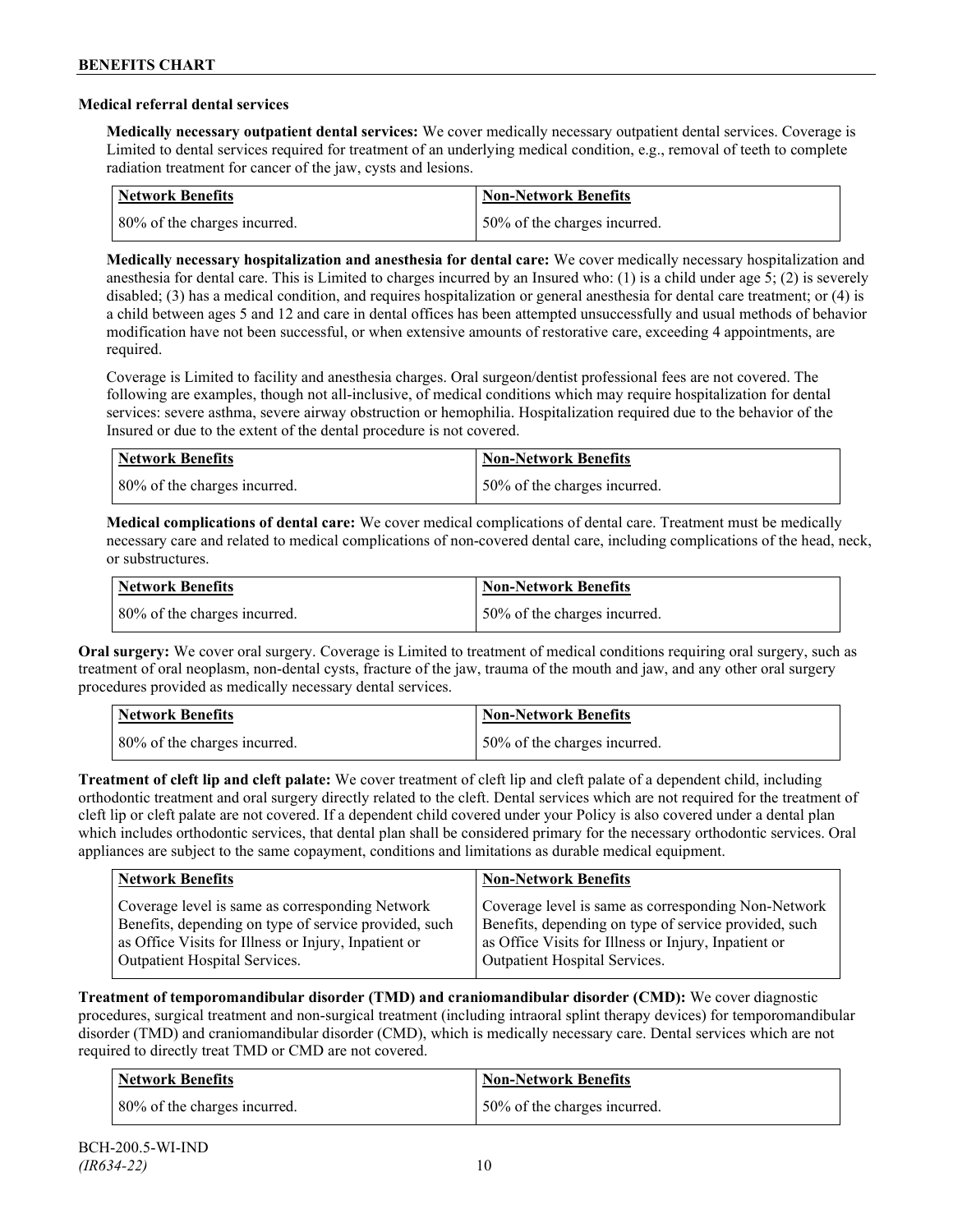## **Not Covered:**

- Dental treatment, procedures or services not listed in this Benefits Chart.
- Accident-related dental services if treatment is: (1) provided to teeth which are not sound and natural; (2) to teeth which have been restored; (3) initiated beyond six months from the date of the injury; (4) received beyond the initial treatment or restoration; or (5) received beyond twenty-four months from the date of injury.
- Accident-related dental services by a Non-Network provider.
- Oral surgery to remove wisdom teeth.
- Orthognathic treatment or procedures and all related services.
- See "Services Not Covered" in your Policy.

## **DIABETIC EQUIPMENT AND SUPPLIES**

#### **Covered Services:**

We cover physician prescribed medically appropriate and necessary drugs and supplies used in the management and treatment of diabetes for members with gestational, Type I or Type II diabetes including durable diabetic equipment and disposable supplies, as described below.

Certain items are only covered if your condition meets our coverage criteria and obtained through an authorized vendor. For more information on what we cover and any prior authorization requirements, call Member Services or log on to your "*my*HealthPartners" account at [healthpartners.com.](http://www.healthpartners.com/)

Insulin and medications for diabetes are covered as outpatient drugs under the "Prescription Drug Services" section.

**Pumps and pump supplies.** These include diabetic insulin pumps, diabetic infusion pumps and infusion pump supplies such as infusion sets, tubing, connectors and syringe reservoirs.

| <b>Network Benefits</b>      | <b>Non-Network Benefits</b>  |
|------------------------------|------------------------------|
| 80% of the charges incurred. | 50% of the charges incurred. |

## **All other durable equipment and diabetic supplies**

Durable Diabetic Equipment and Supplies. These include continuous glucose monitoring system (CGMS), transmitter, sensors and receivers, diabetic blood glucose monitors and control/calibrating solutions (for checking accuracy or testing equipment and test strips).

Disposable Diabetic Supplies. These are one-time use supplies, including syringes, lancets, lancet devices, blood and urine ketone test strips, and needles.

Certain diabetic supplies and equipment must be purchased at a pharmacy.

| <b>Network Benefits</b>      | <b>Non-Network Benefits</b>  |
|------------------------------|------------------------------|
| 80% of the charges incurred. | 50% of the charges incurred. |

## **Limitations:**

- No more than a 90-day supply of diabetic supplies are covered and dispensed at a time.
- We require that certain diabetic supplies and equipment be purchased at a pharmacy.
- Diabetic supplies and equipment are limited to certain models and brands.
- Durable medical equipment and supplies must be obtained from or repaired by approved vendors.
- Covered services and supplies are based on established medical policies, which are subject to periodic review and modification by the medical or dental directors. Our medical policy for diabetic supplies includes information on our required models and brands. These medical policies (medical coverage criteria) are available by calling Member Services, or logging on to your "*my*HealthPartners" account at healthpartners.com.

## **Not Covered:**

- Replacement or repair of any covered items, if the items are (i) damaged or destroyed by misuse, abuse or carelessness, (ii) lost; or (iii) stolen.
- Duplicate or similar items.

BCH-200.5-WI-IND *(IR634-22)* 11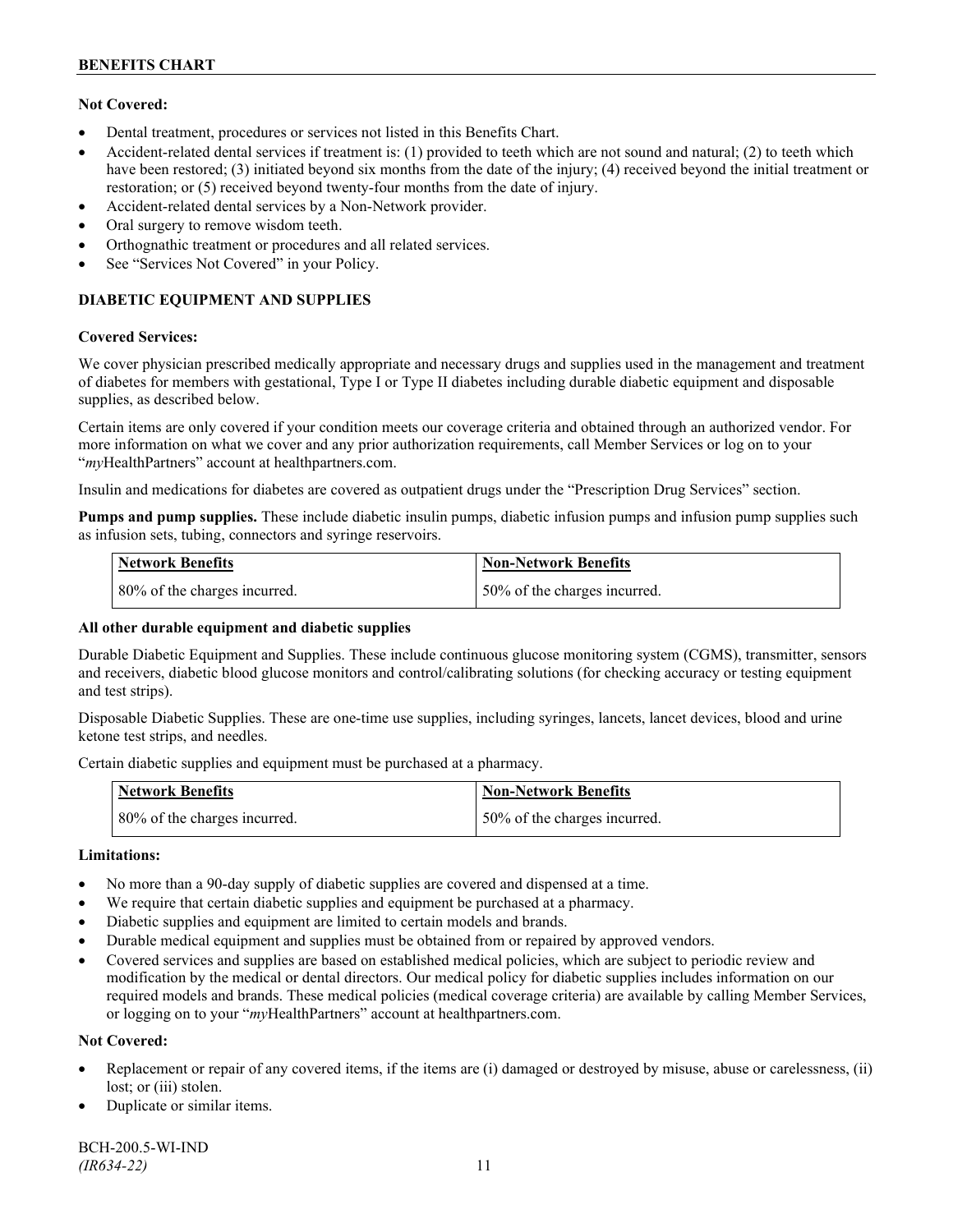## **BENEFITS CHART**

- Labor and related charges for repair of any covered items which are more than the cost of replacement by an approved vendor.
- Batteries for monitors and equipment.
- Sales tax, mailing, delivery charges, service call charges.
- See "Services Not Covered" in your Policy.

## **DIAGNOSTIC IMAGING SERVICES**

#### **Covered Services:**

We cover diagnostic imaging, when ordered by a provider and provided in a clinic or outpatient hospital facility.

We cover services provided in a clinic or outpatient hospital facility. To see the benefit level for inpatient hospital or skilled nursing facility services, see benefits under Inpatient Hospital and Skilled Nursing Facility Services.

#### **Outpatient magnetic resonance imaging (MRI) and computed tomography (CT)**

| <b>Network Benefits</b>      | <b>Non-Network Benefits</b>  |
|------------------------------|------------------------------|
| 80% of the charges incurred. | 50% of the charges incurred. |

#### **All other outpatient diagnostic imaging services**

#### **Services for illness or injury**

| <b>Network Benefits</b>      | Non-Network Benefits         |
|------------------------------|------------------------------|
| 80% of the charges incurred. | 50% of the charges incurred. |

#### **Preventive services (MRI/CT procedures are not considered preventive)**

Diagnostic imaging services associated with preventive services are covered at the benefit level shown in the "Preventive Services" section of this Benefits Chart.

#### **Not Covered:**

See "Services Not Covered" in your Policy.

## **DURABLE MEDICAL EQUIPMENT, PROSTHETICS, ORTHOTICS AND SUPPLIES**

## **Covered Services:**

We cover equipment and services, as described below.

We cover durable medical equipment and services, prosthetics, orthotics, and supplies, subject to the limitations below, including certain disposable supplies, and enteral feedings.

We cover external hearing aids, cochlear implants, and related treatment prescribed by a physician or by a licensed audiologist for Insureds under 18 years of age who have hearing loss.

We also cover basic hearing aids for Insureds age 18 or older for the correction of a hearing impairment.

Osseointegrated or bone-anchored hearing aids are only covered for Insureds who have hearing loss that is not correctable by any other procedure.

Hearing aids are Limited to one basic, standard hearing aid for each ear every three years.

A basic hearing aid is defined as a hearing device that consists of a microphone, amplifier, volume control, battery and receiver. It does not include upgrades above and beyond the functionality of a basic hearing aid, including, but not Limited to, hearing improvements for group settings, background noise, Bluetooth/remote control functionality, or extended warranties. Charges for upgrades above the cost of a basic, standard hearing aid are not covered.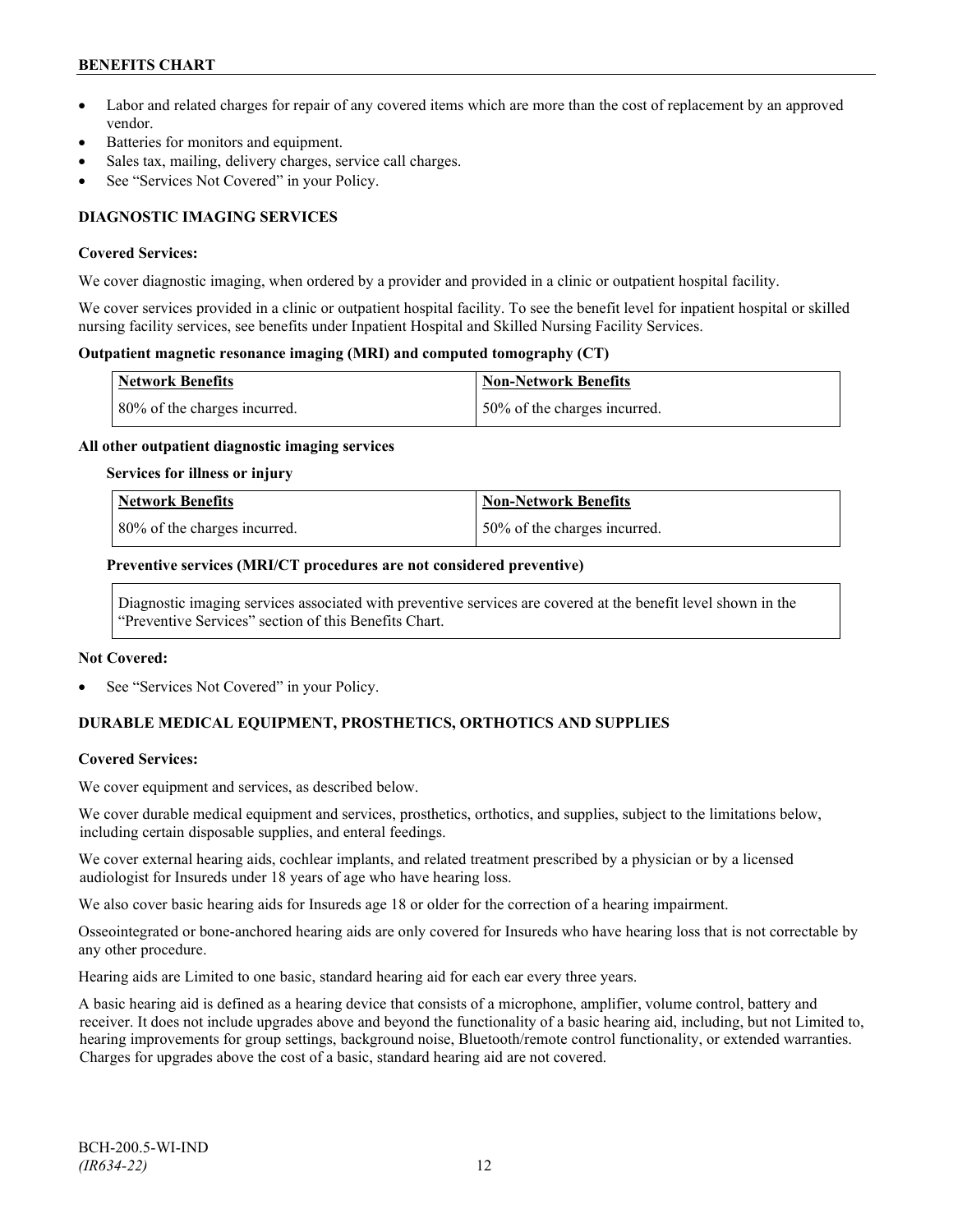Diabetic equipment and supplies are covered under the "Diabetic Equipment and Supplies" section.

| <b>Network Benefits</b>      | <b>Non-Network Benefits</b>  |
|------------------------------|------------------------------|
| 80% of the charges incurred. | 50% of the charges incurred. |

### **Special dietary treatment for phenylketonuria (PKU) if it meets our medical coverage criteria**

| Network Benefits             | <b>Non-Network Benefits</b>  |
|------------------------------|------------------------------|
| 80% of the charges incurred. | 50% of the charges incurred. |

#### **Oral amino acid based elemental formula if it meets our medical coverage criteria**

| <b>Network Benefits</b>      | Non-Network Benefits         |
|------------------------------|------------------------------|
| 80% of the charges incurred. | 50% of the charges incurred. |

#### **Limitations:**

Coverage of durable medical equipment is Limited by the following.

- Payment will not exceed the cost of an alternate piece of equipment or service that is effective and medically necessary.
- For prosthetic benefits, other than oral appliances for cleft lip and cleft palate, payment will not exceed the cost of an alternate piece of equipment or service that is effective, medically necessary and enables Insureds to conduct standard activities of daily living.
- We reserve the right to determine if an item will be approved for rental vs. purchase.
- We require that certain diabetic supplies and equipment be purchased at a pharmacy.
- Covered services and supplies are based on established medical policies which are subject to periodic review and modification by the medical directors. Our medical policy for diabetic supplies includes information on our required models and brands. These medical policies (medical coverage criteria) are available by calling Member Services, or logging on to your "*my*HealthPartners" account at [healthpartners.com.](http://www.healthpartners.com/)

## **Not Covered:**

Items which are not eligible for coverage include, but are not Limited to:

- Replacement or repair of any covered items, if the items are (i) damaged or destroyed by misuse, abuse or carelessness, (ii) lost; or (iii) stolen.
- Duplicate or similar items.
- Labor and related charges for repair of any covered items which are more than the cost of replacement by an approved vendor.
- Sales tax, mailing, delivery charges, service call charges.
- Items which are primarily educational in nature or for hygiene, vocation, comfort, convenience or recreation.
- Communication aids or devices: equipment to create, replace or augment communication abilities including, but not Limited to, speech processors, receivers, communication boards, or computer or electronic assisted communication.
- Implantable and osseointegrated or bone-anchored hearing aids and their fitting, except as specifically described in this Benefits Chart. This exclusion does not apply to cochlear implants.
- Eyeglasses, contact lenses and their fitting, measurement and adjustment, except as specifically described in this Benefits Chart.
- Hair prostheses (wigs).
- Household equipment which primarily has customary uses other than medical, such as, but not Limited to, exercise cycles, air purifiers, central or unit air conditioners, water purifiers, non-allergenic pillows, mattresses or waterbeds.
- Household fixtures including, but not Limited to, escalators or elevators, ramps, swimming pools and saunas.
- Modifications to the structure of the home including, but not Limited to, wiring, plumbing or charges for installation of equipment.
- Vehicle, car or van modifications including, but not Limited to, hand brakes, hydraulic lifts and car carrier.
- Rental equipment while owned equipment is being repaired by non-contracted vendors, beyond one month rental of medically necessary equipment.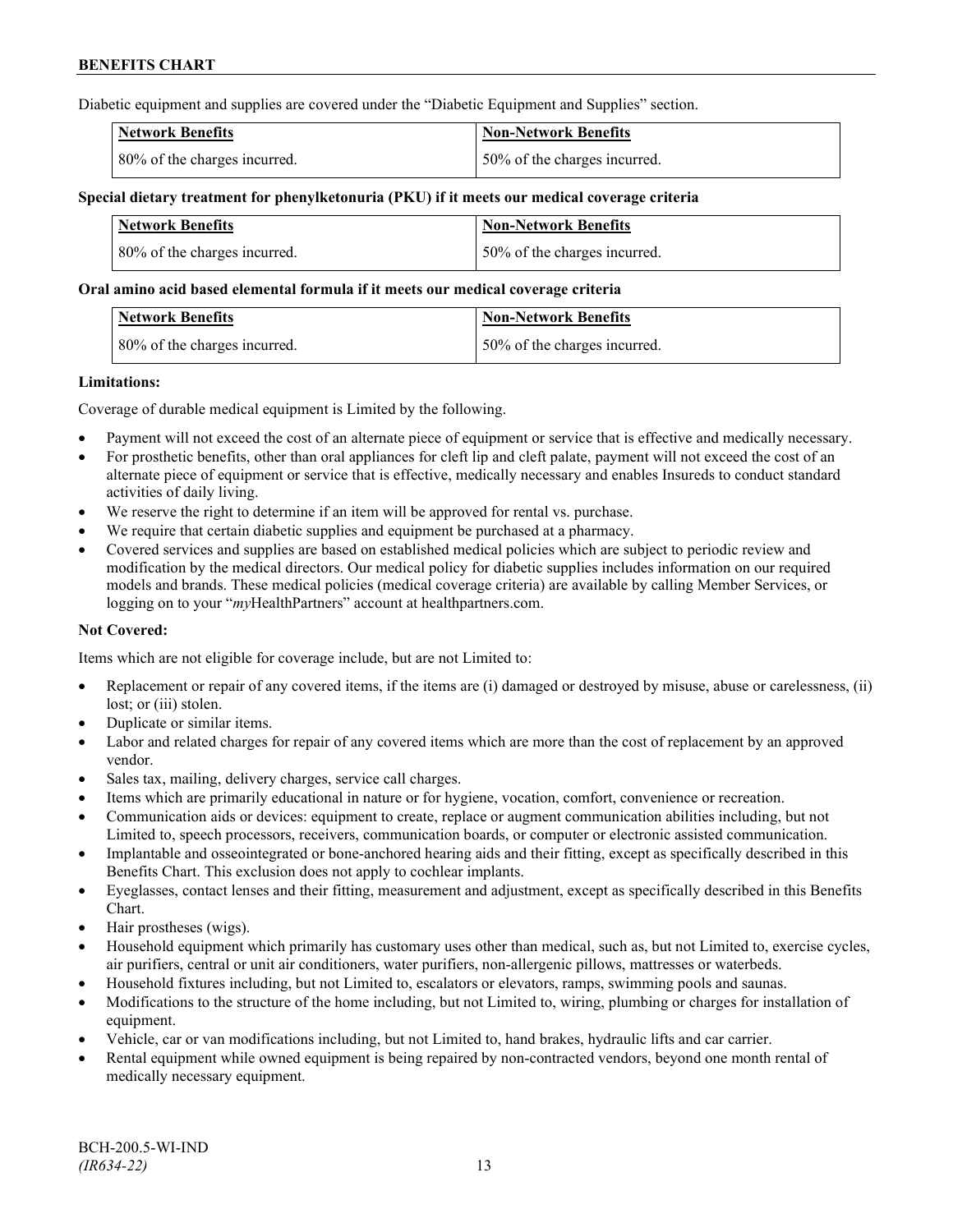## **BENEFITS CHART**

- Other equipment and supplies, including, but not Limited to assistive devices, that we determine are not eligible for coverage.
- See "Services Not Covered" in your Policy.

## **EMERGENCY AND URGENTLY NEEDED CARE SERVICES**

## **Covered Services:**

We cover services for emergency care and urgently needed care if the services are otherwise eligible for coverage under your Policy.

**Urgently needed care.** These are services to treat an unforeseen illness or injury that:

- are required in order to prevent a serious deterioration in your health, and
- cannot be delayed until the next available clinic or office hours.

| <b>Network Benefits</b>      | <b>Non-Network Benefits</b>  |
|------------------------------|------------------------------|
| 80% of the charges incurred. | 50% of the charges incurred. |

## **First four visits**

| If any of the first four visits are urgent care visits or<br>office visits, they are covered at 100%, subject to a<br>copayment of \$30 per visit, not subject to the<br>deductible.                                               |
|------------------------------------------------------------------------------------------------------------------------------------------------------------------------------------------------------------------------------------|
| If any of the first four visits are convenience clinic<br>visits, telephone visits or E-visits (other than<br>Virtuwell), they are covered at 100%, subject to a<br>copayment of \$15 per visit, not subject to the<br>deductible. |
| Then services will be covered at the deductible and<br>coinsurance and/or copayment indicated for urgent care<br>visits, office visits, convenience clinic visits, telephone<br>visits or E-visits (other than Virtuwell).         |
| Physician services are included; however, charges for<br>office procedures, laboratory, radiology and other<br>ancillary services are not included and will be subject<br>to the deductible and coinsurance and/or copayment.      |

## **Emergency care.** These are services to treat:

- the sudden, unexpected onset of illness or injury which, if left untreated or unattended until the next available clinic or office hours, would result in hospitalization, or
- a condition requiring professional health services immediately necessary to preserve life or stabilize health.

Emergency care includes emergency services as defined in Division BB, Title I, Section 102 of the Consolidated Appropriations Act of 2021.

When reviewing claims for coverage of emergency services, our medical director will take into consideration a reasonable layperson's belief that the circumstances required immediate medical care that could not wait until the next working day or next available clinic appointment.

#### **Emergency care in a hospital emergency room, including professional services of a physician**

| <b>Network Benefits</b>      | <b>Non-Network Benefits</b> |
|------------------------------|-----------------------------|
| 80% of the charges incurred. | See Network Benefits.       |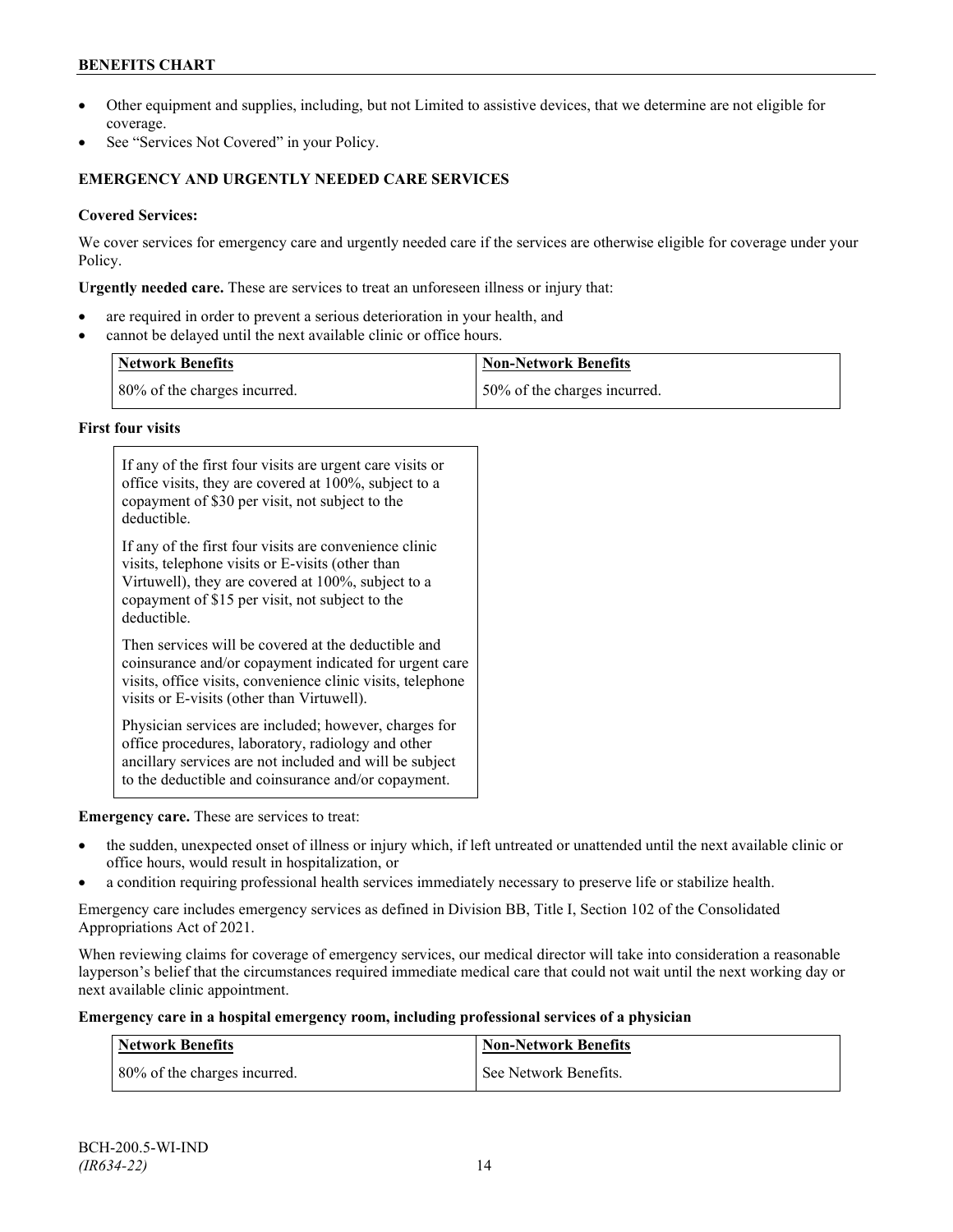## **Inpatient emergency care in a hospital**

| <b>Network Benefits</b>      | <b>Non-Network Benefits</b> |
|------------------------------|-----------------------------|
| 80% of the charges incurred. | See Network Benefits.       |

### **Not Covered:**

• See "Services Not Covered" in your Policy.

## **GENE THERAPY**

#### **Covered Services:**

We cover gene therapy treatment that meets our current medical coverage criteria.

| <b>Network Benefits</b>                                                                                                                                                                                 | <b>Non-Network Benefits</b> |
|---------------------------------------------------------------------------------------------------------------------------------------------------------------------------------------------------------|-----------------------------|
| Coverage level is same as corresponding Network<br>Benefit, depending on type of service provided, such as<br>Office Visits for Illness or Injury, Inpatient or<br><b>Outpatient Hospital Services.</b> | No coverage.                |

#### **Limitations:**

- Gene therapy must be provided by a designated provider.
- Specific types of gene therapy are Limited to therapies and conditions specified in our medical coverage criteria.

#### **Not Covered:**

See "Services Not Covered" in your Policy.

## **HEALTH EDUCATION**

#### **Covered Services:**

We cover education for preventive services and education for the management of chronic health problems (such as diabetes).

| <b>Network Benefits</b>                                     | <b>Non-Network Benefits</b>  |
|-------------------------------------------------------------|------------------------------|
| 100% of the charges incurred.<br>Deductible does not apply. | 50% of the charges incurred. |

#### **Not Covered:**

• See "Services Not Covered" in your Policy.

## **HOME-BASED COMPREHENSIVE HEALTH RISK ASSESSMENT**

#### **Covered Services:**

If you meet our criteria for coverage, you may qualify for our home-based comprehensive health risk assessment program. The program covers a health assessment with a designated nurse practitioner.

| <b>Network Benefits</b>                                     | <b>Non-Network Benefits</b> |
|-------------------------------------------------------------|-----------------------------|
| 100% of the charges incurred.<br>Deductible does not apply. | No coverage.                |

#### **Not Covered:**

See "Services Not Covered" in your Policy.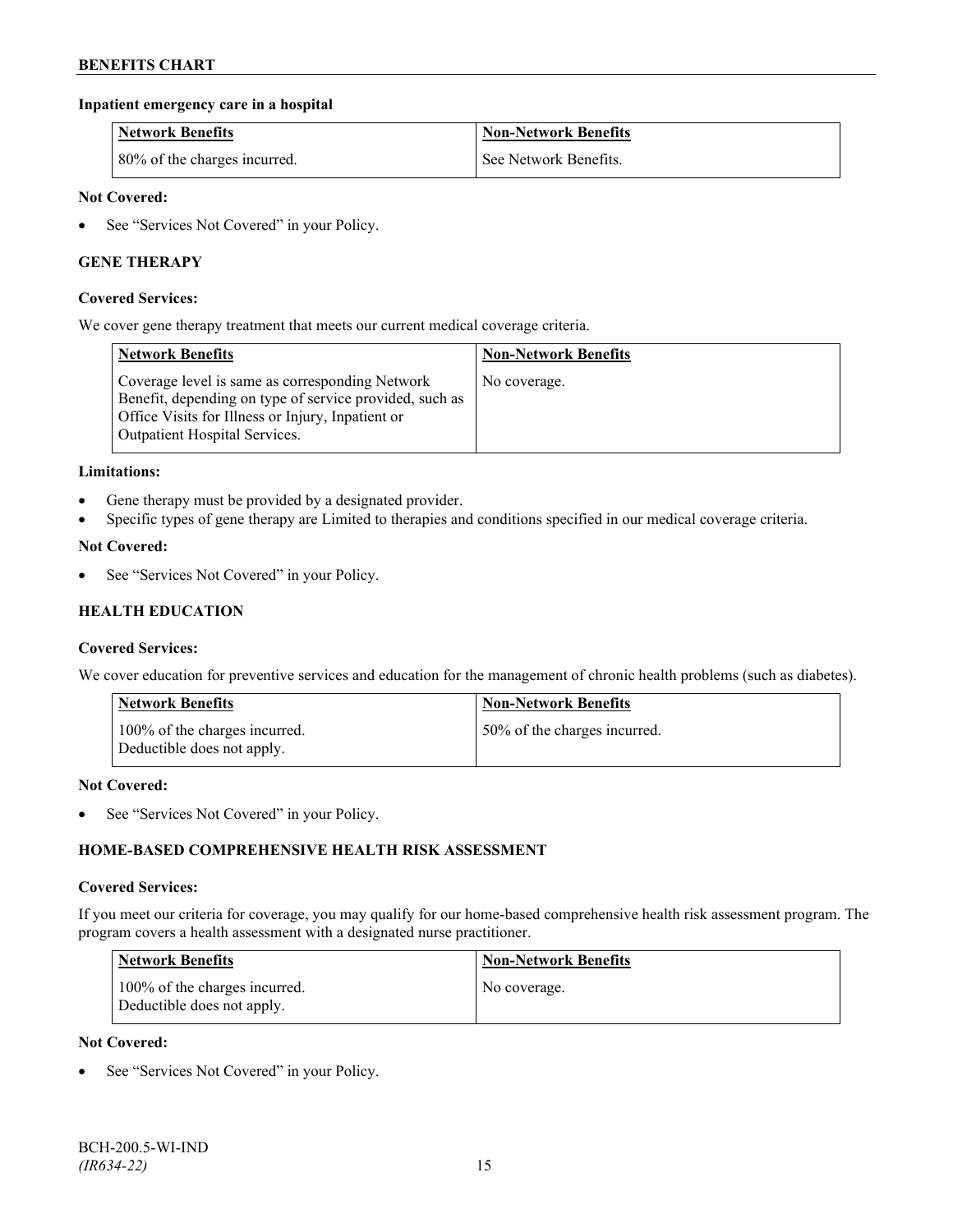## **HOME HEALTH SERVICES**

## **Covered Services:**

We cover skilled nursing services, physical therapy, occupational therapy, speech therapy, respiratory therapy and other therapeutic services, non-routine prenatal and routine postnatal well child visits (as described in our medical coverage criteria), phototherapy services for newborns, home health aide services and other eligible home health services when provided in your home, if you are homebound (i.e., unable to leave home without considerable effort due to a medical condition). Lack of transportation does not constitute homebound status. For phototherapy services for newborns and high risk prenatal services, supplies and equipment are included.

We cover total parenteral nutrition/intravenous ("TPN/IV") therapy, equipment, supplies and drugs in connection with IV therapy. IV line care kits are covered under Durable Medical Equipment.

We cover palliative care benefits. Palliative care includes symptom management, education and establishing goals of care. We waive the requirement that you be homebound for a Limited number of home visits for palliative care (as shown in this Benefits Chart), if you have a life-threatening, non-curable condition which has a prognosis of survival of two years or less. Additional palliative care visits are eligible under the home health services benefit if you are homebound and meet all other requirements defined in this section.

You do not need to be homebound to receive total parenteral nutrition/intravenous ("TPN/IV") therapy.

Home health services are eligible and covered only when:

- medically necessary; and
- provided as rehabilitative care, terminal care or maternity care; and
- ordered by a physician, and included in the written home care plan.

### **Physical therapy, occupational therapy, speech therapy, respiratory therapy, home health aide services and palliative care**

| <b>Network Benefits</b>      | <b>Non-Network Benefits</b> |
|------------------------------|-----------------------------|
| 80% of the charges incurred. | No coverage.                |

## **TPN/IV therapy, skilled nursing services, non-routine prenatal/postnatal services and phototherapy**

| Network Benefits             | <b>Non-Network Benefits</b> |
|------------------------------|-----------------------------|
| 80% of the charges incurred. | No coverage.                |

Each 24-hour visit (or shifts up to 24-hour visits) equals one visit and counts toward the Maximum visits for all other services shown below. Any visit that lasts less than 24 hours regardless of the length of the visit, will count as one visit toward the Maximum visits for all other services shown below. All visits must be medically necessary and benefit eligible.

#### **Routine postnatal well child visits**

| Network Benefits                                            | <b>Non-Network Benefits</b>  |
|-------------------------------------------------------------|------------------------------|
| 100% of the charges incurred.<br>Deductible does not apply. | 50% of the charges incurred. |

#### **Maximum visits for palliative care:**

If you are eligible to receive palliative care in the home and you are not homebound, there is a maximum of 12 visits per calendar year.

#### **Maximum visits for all services other than palliative care:**

| Network Benefits             | Non-Network Benefits |
|------------------------------|----------------------|
| 60 visits per calendar year. | No coverage.         |

The routine postnatal well child visits do not count toward the visit limit.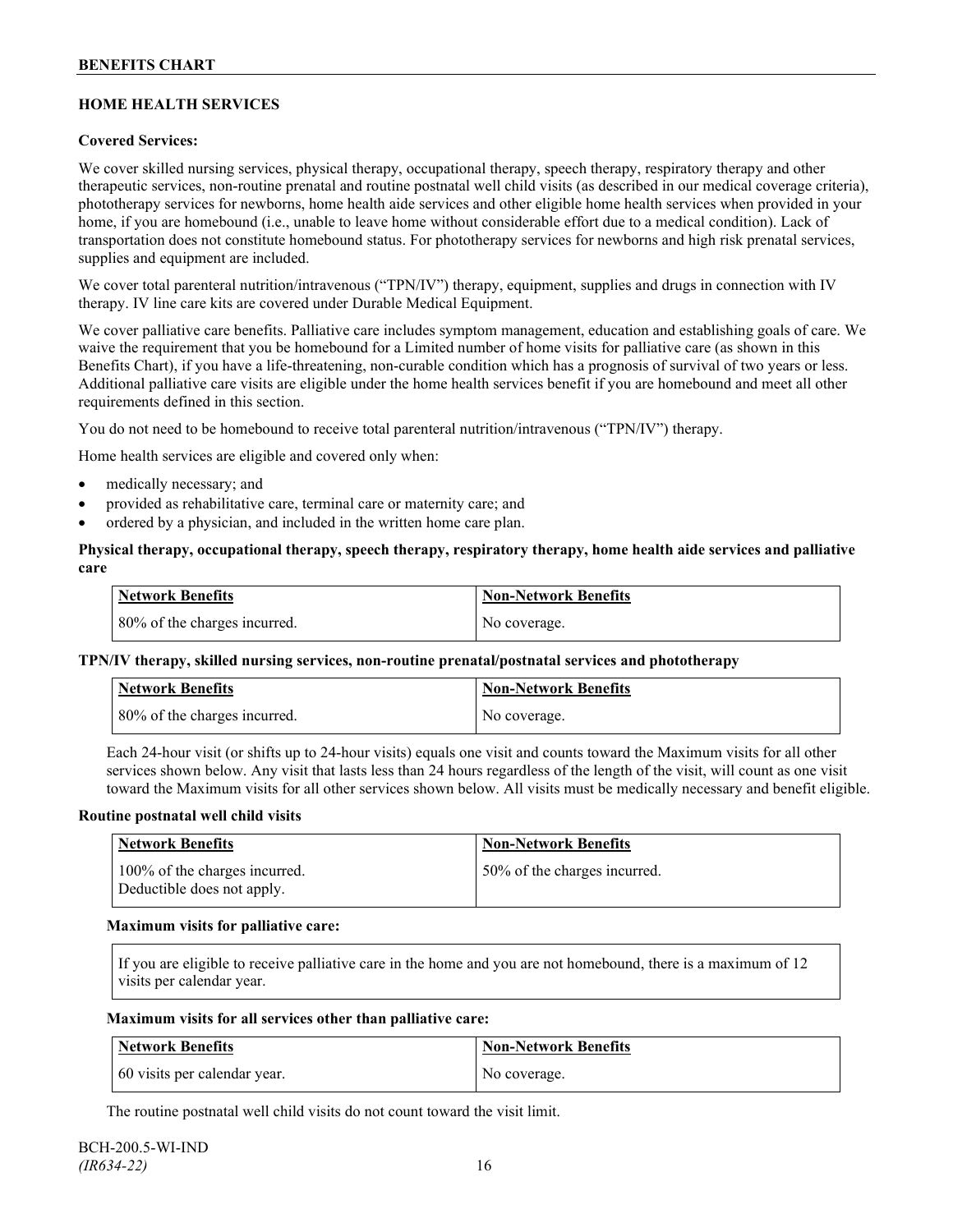## **Limitations:**

- Home health services are not provided as a substitute for a primary caregiver in the home or as relief (respite) for a primary caregiver in the home. We will not reimburse family members or residents in your home for the above services.
- A service shall not be considered a skilled nursing service merely because it is performed by, or under the direct supervision of, a licensed nurse. Where a service (such as tracheotomy suctioning or ventilator monitoring) or like services, can be safely and effectively performed by a non-medical person (or self-administered), without the direct supervision of, a licensed nurse, the service shall not be regarded as a skilled nursing service, whether or not a skilled nurse actually provides the service. The unavailability of a competent person to provide a non-skilled service shall not make it a skilled service when a skilled nurse provides it. Only the skilled nursing component of so-called "blended" services (i.e. services which include skilled and non-skilled components) are covered under this Benefits Chart.

## **Not Covered:**

- Home Health Services by a Non-Network provider.
- Financial or legal counseling services.
- Housekeeping or meal services in your home.
- Private duty nursing services.
- Services provided by a family member or enrollee, or a resident in the enrollee's home.
- Vocational rehabilitation and recreational or educational therapy. Recreation therapy is therapy provided solely for the purpose of recreation, including, but not Limited to: (a) requests for physical therapy or occupational therapy to improve athletic ability, and (b) braces or guards to prevent sports injuries.
- See "Services Not Covered" in your Policy.

## **HOME HOSPICE SERVICES**

## **Applicable Definitions:**

**Part-time.** This is up to two hours of service per day, more than two hours is considered continuous care.

**Continuous Care.** This is from two to twelve hours of service per day provided by a registered nurse, licensed practical nurse, or home health aide, during a period of crisis in order to maintain a terminally ill patient at home.

**Appropriate Facility.** This is a nursing home, hospice residence, or other inpatient facility.

**Custodial Care Related to Hospice Services.** This means providing assistance in the activities of daily living and the care needed by a terminally ill patient which can be provided by primary caregiver (i.e., family member or friend) who is responsible for the patient's home care.

## **Covered Services:**

**Home hospice program:** We cover the services described below if you are terminally ill and accepted as a home hospice program participant. You must meet the eligibility requirements of the program, and elect to receive services through the home hospice program. The services will be provided in your home, with inpatient care available when medically necessary as described below. If you elect to receive hospice services, you do so in lieu of curative treatment for your terminal illness for the period you are enrolled in the home hospice program.

**Eligibility:** In order to be eligible to be enrolled in the home hospice program, you must: (1) be a terminally ill patient (prognosis of six months or less); (2) have chosen a palliative treatment focus (i.e., emphasizing comfort and supportive services rather than treatment attempting to cure the disease or condition); and (3) continue to meet the terminally ill prognosis as reviewed by our medical director or his or her designee over the course of care. You may withdraw from the home hospice program at any time.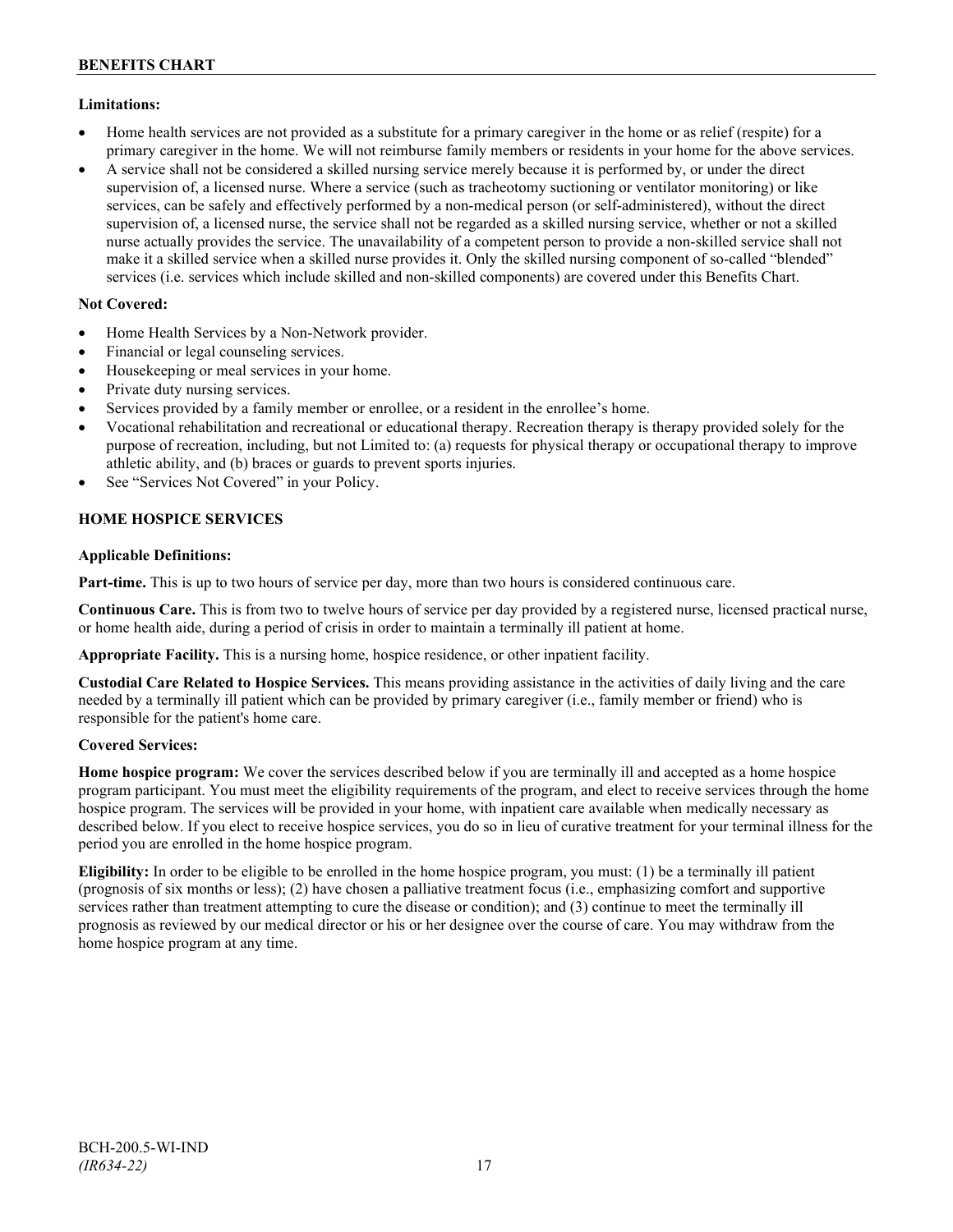## **BENEFITS CHART**

**Eligible services:** Hospice services include the following services provided in accordance with an approved hospice treatment plan:

- Home Health Services:
	- o Part-time care provided in your home by an interdisciplinary hospice team (which may include a physician, nurse, social worker, and spiritual counselor) and medically necessary home health services are covered.
	- o One or more periods of continuous care in your home or in a setting which provides day care for pain or symptom management, when medically necessary, will be covered.
- Inpatient Services: We cover medically necessary inpatient services.
- Other Services:
	- Respite care is covered for care in your home or in an appropriate facility, to give your primary caregivers (i.e., family members or friends) rest and/or relief when necessary in order to maintain a terminally ill patient at home*.*
	- o Medically necessary medications for pain and symptom management.
	- o Semi-electric hospital beds and other durable medical equipment are covered.
	- Emergency and non-emergency care is covered.

| Network Benefits             | <b>Non-Network Benefits</b> |
|------------------------------|-----------------------------|
| 80% of the charges incurred. | No coverage.                |

Respite care is Limited to 5 days per episode, and respite care and continuous care combined are Limited to 30 days.

#### **Not Covered:**

- Home Hospice Services by a Non-Network provider.
- Financial or legal counseling services.
- Housekeeping or meal services in your home.
- Custodial or maintenance care related to hospice services, whether provided in the home or in a nursing home.
- Any service not specifically described as covered services under this home hospice services benefits.
- Any services provided by members of your family or residents in your home.
- See "Services Not Covered" in your Policy.

## **HOSPITAL AND SKILLED NURSING FACILITY SERVICES**

#### **Covered Services:**

We cover services as described below.

#### **Medical or surgical hospital services**

**Inpatient hospital services:** We cover the following medical or surgical services, for the treatment of acute illness or injury, which require the level of care only provided in an acute care facility. These services must be authorized by a physician.

Inpatient hospital services include: room and board; the use of operating or maternity delivery rooms; intensive care facilities; newborn nursery facilities; general nursing care, anesthesia, laboratory and diagnostic imaging services, radiation therapy, physical therapy, prescription drugs or other medications administered during treatment, blood and blood products (unless replaced), and blood derivatives, and other diagnostic or treatment related hospital services; physician and other professional medical and surgical services provided while in the hospital, including gender confirmation surgery that meets medical coverage criteria.

We cover, following a vaginal delivery, a minimum of 48 hours of inpatient care for the mother and newborn child. We cover, following a caesarean section delivery, a minimum of 96 hours of inpatient care for the mother and newborn child.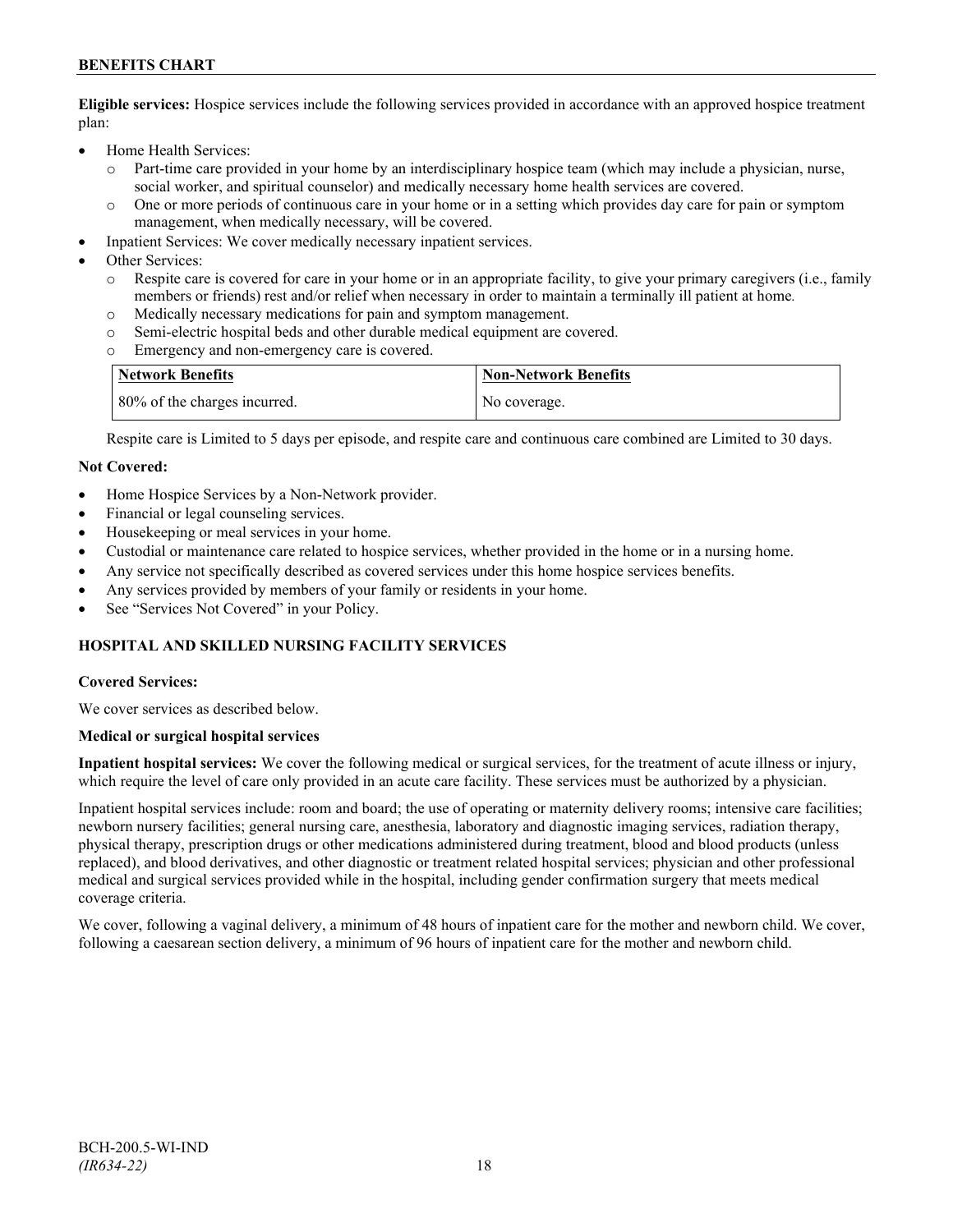Health insurance issuers generally may not, under Federal law, restrict benefits for any hospital length of stay in connection with childbirth for the mother of newborn child to less than 48 hours following a vaginal delivery, or less than 96 hours following a caesarean section. However, Federal law generally does not prohibit the mother's or newborn's attending provider, after consulting with the mother, from discharging the mother or her newborn earlier than 48 hours (or 96 hours as applicable). In any case plans and issuers may not, under Federal law, require that a provider obtain authorization from the plan or the insurance issuer for prescribing a length of stay not in excess of 48 hours (or 96 hours).

| Network Benefits             | <b>Non-Network Benefits</b>  |
|------------------------------|------------------------------|
| 80% of the charges incurred. | 50% of the charges incurred. |

Each Insured's admission or confinement, including that of a newborn child, is separate and distinct from the admission or confinement of any other Insured.

**Outpatient hospital, ambulatory care or surgical facility services:** We cover the following medical and surgical services, for diagnosis or treatment of illness or injury on an outpatient basis. These services must be authorized by a physician.

Outpatient services include: use of operating rooms, maternity delivery rooms or other outpatient departments, rooms or facilities; and the following outpatient services: general nursing care, anesthesia, laboratory and diagnostic imaging services, radiation therapy, physical therapy, drugs administered during treatment, blood and blood products (unless replaced), and blood derivatives, and other diagnostic or treatment related outpatient services; physician and other professional medical and surgical services provided while an outpatient, including colonoscopies, and gender confirmation surgery that meets medical coverage criteria.

To see the benefit level for diagnostic imaging services, laboratory services and physical therapy, see benefits under Diagnostic Imaging Services, Laboratory Services and Physical Therapy in this Benefits Chart.

| <b>Network Benefits</b>      | <b>Non-Network Benefits</b>  |
|------------------------------|------------------------------|
| 80% of the charges incurred. | 50% of the charges incurred. |

**Skilled nursing facility care:** We cover room and board, daily skilled nursing and related ancillary services for post-acute treatment and rehabilitative care of illness or injury that meets medical coverage criteria.

| <b>Network Benefits</b>                      | <b>Non-Network Benefits</b>                  |
|----------------------------------------------|----------------------------------------------|
| 80% of the charges incurred.                 | 50% of the charges incurred.                 |
| Limited to a 30 day maximum per confinement. | Limited to a 30 day maximum per confinement. |

Each day of services provided under the Network Benefits and Non-Network Benefits, combined, applies toward the maximum shown above.

## **Not Covered:**

- Services for items for personal convenience, such as television rental, are not covered.
- See "Services Not Covered" in your Policy.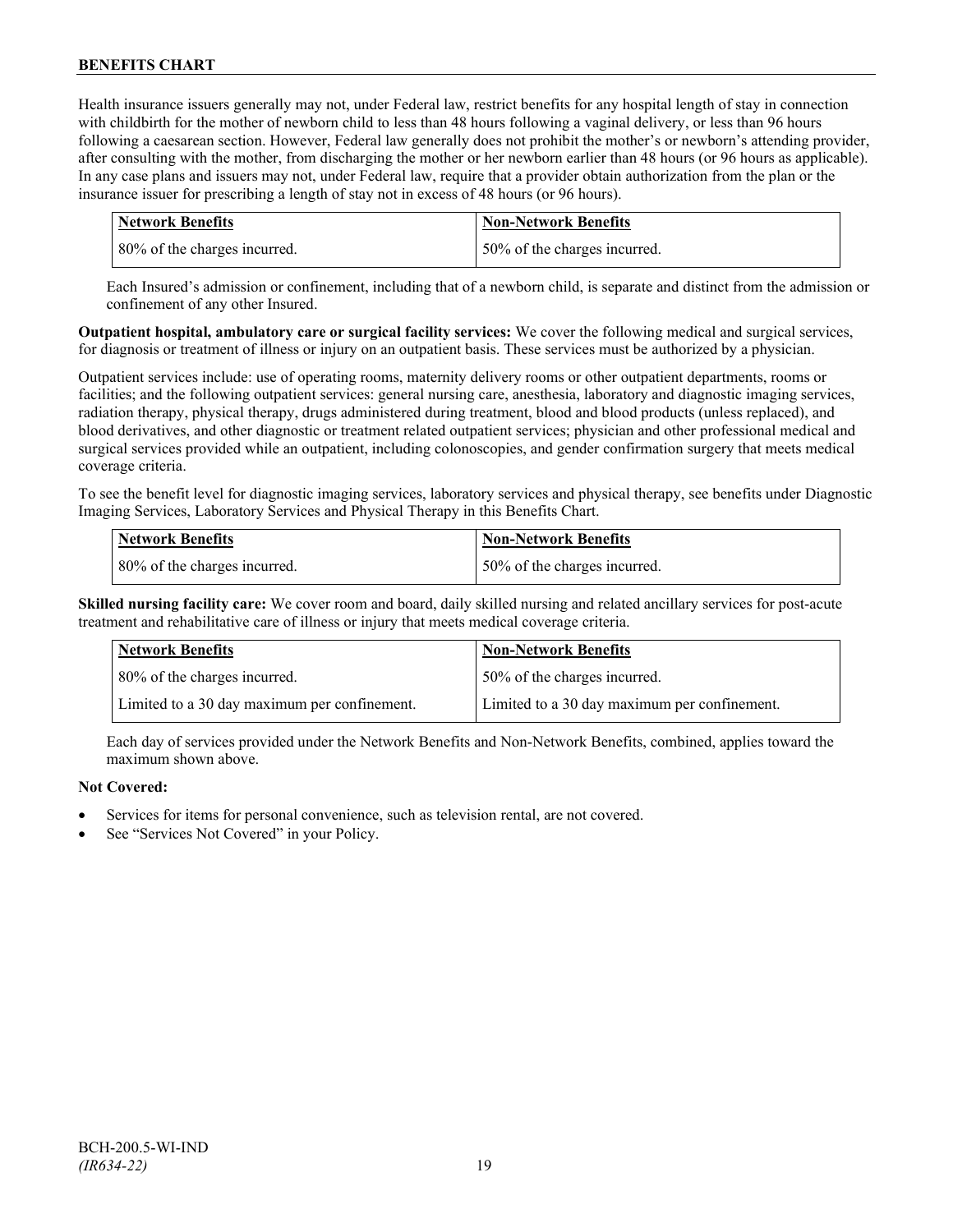## **INFERTILITY DIAGNOSIS**

## **Covered Services:**

We cover the diagnosis of infertility. These services include diagnostic procedures and tests provided in connection with an infertility evaluation, office visits and consultations to diagnose infertility.

| Network Benefits             | <b>Non-Network Benefits</b>  |
|------------------------------|------------------------------|
| 80% of the charges incurred. | 50% of the charges incurred. |

Coverage is Limited to office visits and consultations to diagnose infertility. Treatment is not covered.

## **Not Covered:**

- Infertility/fertility treatment, including, but not limited to, office visits, laboratory services, diagnostic imaging services, and fertility drugs, reversal of sterilization, and sperm, ova or embryo acquisition, retrieval or storage; however, we do cover office visits and consultations to diagnose infertility.
- Services related to the establishment of surrogate pregnancy and fees for a surrogate. However, pregnancy and maternity services are covered for an Insured under this Benefits Chart, including a surrogate pregnancy.
- See "Services Not Covered" in your Policy.

## **LABORATORY SERVICES**

#### **Covered Services:**

We cover laboratory tests when ordered by a provider and provided in a clinic or outpatient hospital facility. This includes blood tests to detect lead exposure in children between the ages of 6 months and 72 months.

To see the benefit level for inpatient hospital or skilled nursing facility services, see benefits under Inpatient Hospital and Skilled Nursing Facility Services in this Benefits Chart.

**Prostate-specific antigen (PSA) testing.** We cover prostate cancer screening for men 40 years of age or over who are symptomatic or in a high-risk category and for all men 50 years of age or older.

| <b>Network Benefits</b>      | <b>Non-Network Benefits</b>  |
|------------------------------|------------------------------|
| 80% of the charges incurred. | 50% of the charges incurred. |

## **All other laboratory services**

#### **Services for illness or injury**

| <b>Network Benefits</b>      | <b>Non-Network Benefits</b>  |
|------------------------------|------------------------------|
| 80% of the charges incurred. | 50% of the charges incurred. |

#### **Preventive services**

Laboratory services associated with preventive services are covered at the benefit level shown in the "Preventive Services" section of this Benefits Chart.

#### **Not Covered:**

See "Services Not Covered" in your Policy.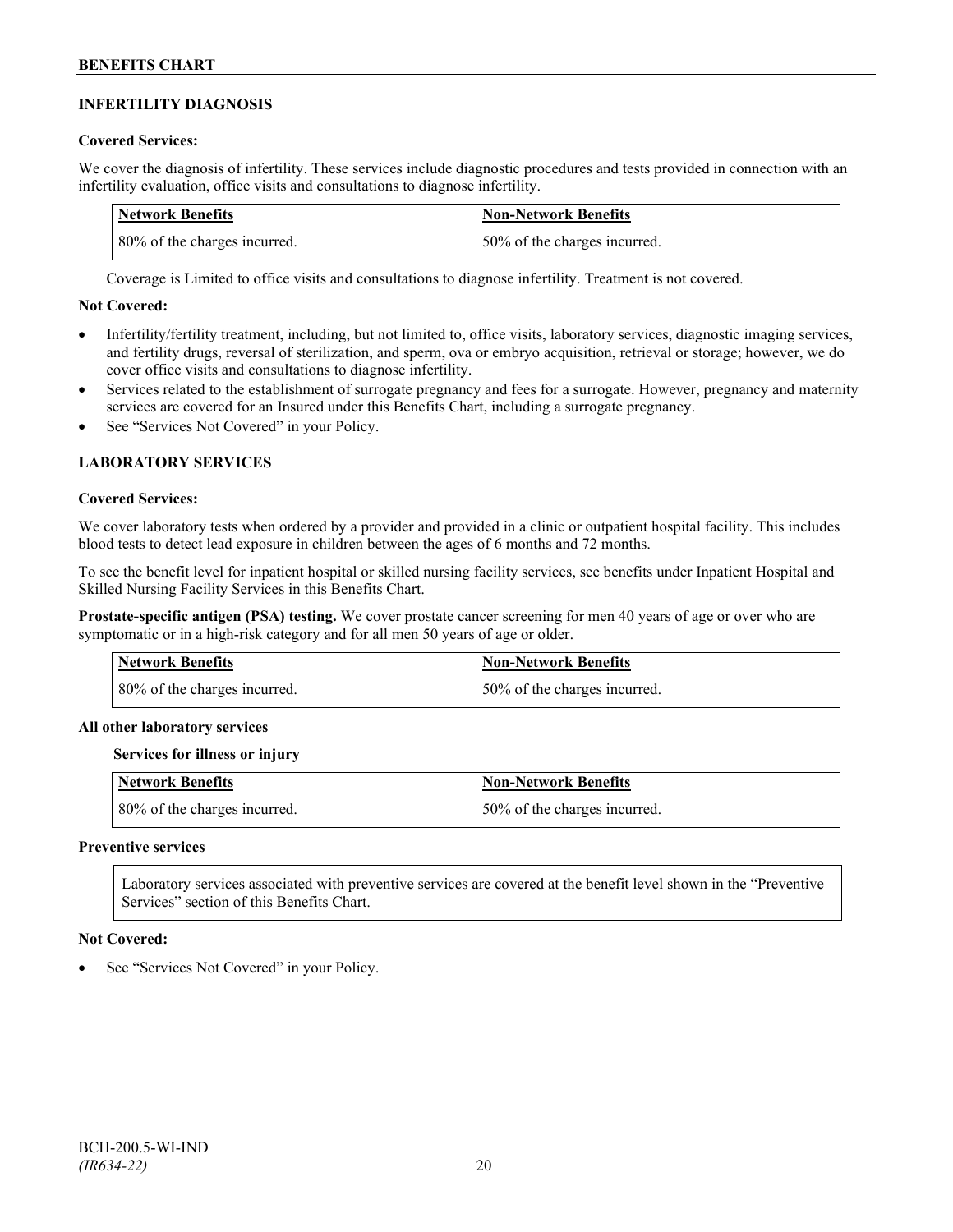## **MASTECTOMY RECONSTRUCTION BENEFIT**

## **Covered Services:**

We cover reconstruction of the breast on which the mastectomy has been performed; surgery and reconstruction of the other breast to produce symmetrical appearance, and prostheses and physical complications of all stages of mastectomy, including lymphedemas.

| <b>Network Benefits</b>                               | <b>Non-Network Benefits</b>                           |
|-------------------------------------------------------|-------------------------------------------------------|
| Coverage level is same as corresponding Network       | Coverage level is same as corresponding Non-Network   |
| Benefits, depending on type of service provided, such | Benefits, depending on type of service provided, such |
| as Office Visits for Illness or Injury, Inpatient or  | as Office Visits for Illness or Injury, Inpatient or  |
| Outpatient Hospital Services.                         | Outpatient Hospital Services.                         |

## **Not Covered:**

See "Services Not Covered" in your Policy.

## **MEDICATION THERAPY DISEASE MANAGEMENT PROGRAM**

## **Covered Services:**

If you meet our criteria for coverage, you may qualify for our Medication Therapy Disease Management Program.

The program covers consultations with a designated Network pharmacist.

Covered services are based on established medical policies, which are subject to periodic review and modification by the medical directors. These medical policies (medical coverage criteria) are available by calling Member Services, or logging on to your "*my*HealthPartners" account at [healthpartners.com.](http://www.healthpartners.com/)

| <b>Network Benefits</b>                                     | <b>Non-Network Benefits</b> |
|-------------------------------------------------------------|-----------------------------|
| 100% of the charges incurred.<br>Deductible does not apply. | No coverage.                |

## **Not Covered:**

See "Services Not Covered" in your Policy.

## **OFFICE VISITS FOR ILLNESS OR INJURY**

## **Covered Services:**

We cover the following when medically necessary: professional medical and surgical services and related supplies, including biofeedback, of physicians and other health care providers; blood and blood products (unless replaced) and blood derivatives.

We cover diagnosis and treatment of illness or injury to the eyes. Where contact or eye glass lenses are prescribed as medically necessary for the post-operative treatment of cataracts or for the treatment of aphakia, acute or chronic corneal pathology or keratoconus, we cover the initial evaluation, lenses and fitting. Insureds must pay for lens replacement beyond the initial pair.

Services received via video, e-visit or telephone are covered under the "Telehealth/Telemedicine Services" section.

## **Office visits**

| <b>Network Benefits</b>      | <b>Non-Network Benefits</b>  |
|------------------------------|------------------------------|
| 80% of the charges incurred. | 50% of the charges incurred. |

## **Convenience clinics**

| <b>Network Benefits</b>      | <b>Non-Network Benefits</b>  |
|------------------------------|------------------------------|
| 80% of the charges incurred. | 50% of the charges incurred. |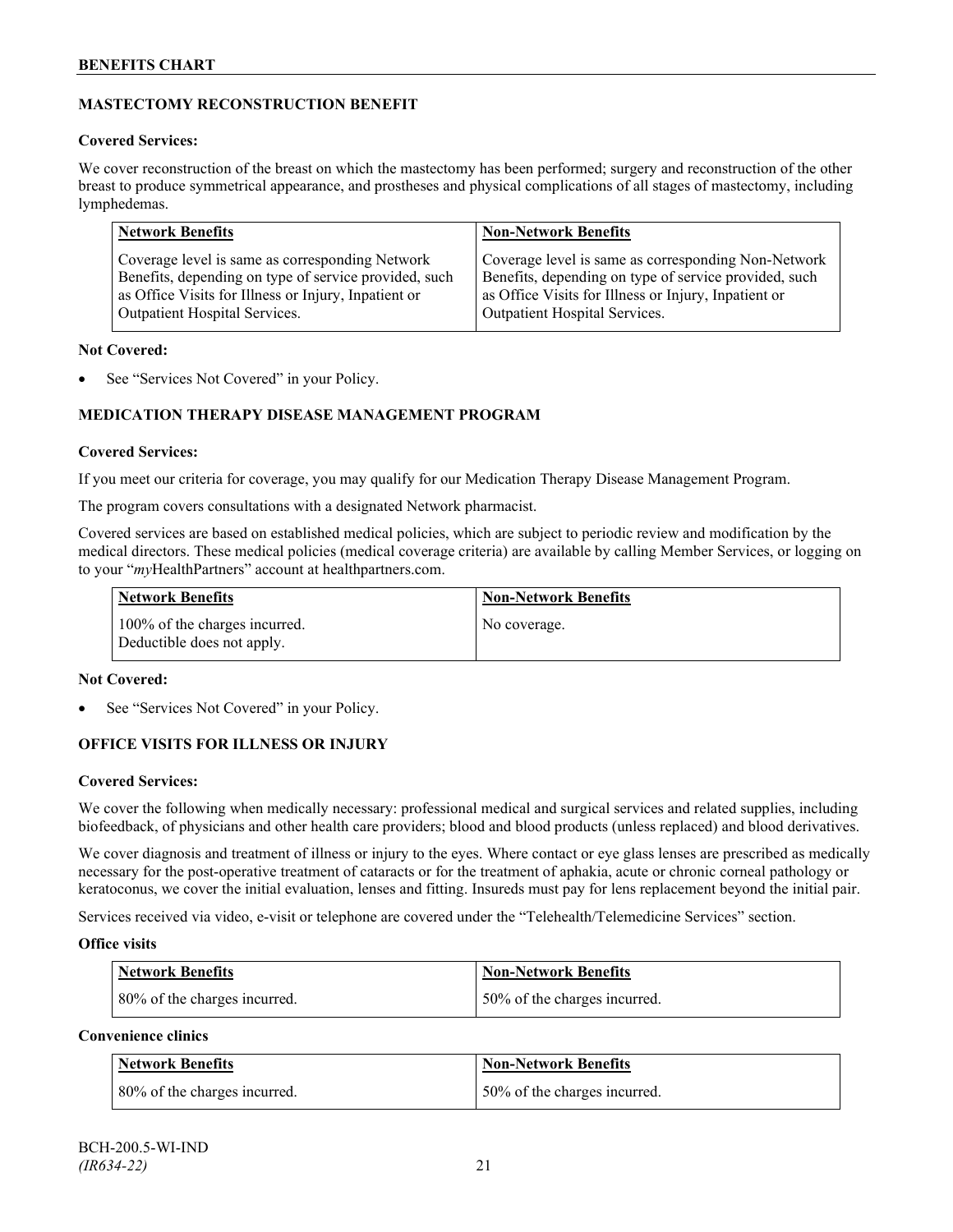## **First four visits**

If any of the first four visits are urgent care visits or office visits, they are covered at 100%, subject to a copayment of \$30 per visit, not subject to the deductible.

If any of the first four visits are convenience clinic visits, telephone visits or E-visits (other than Virtuwell), they are covered at 100%, subject to a copayment of \$15 per visit, not subject to the deductible.

Then services will be covered at the deductible and coinsurance and/or copayment indicated for urgent care visits, office visits, convenience clinic visits, telephone visits or E-visits (other than Virtuwell).

Physician services are included; however, charges for office procedures, laboratory, radiology and other ancillary services are not included and will be subject to the deductible and coinsurance and/or copayment.

#### **Injections administered in a physician's office, other than immunizations**

#### **Allergy injections**

| Network Benefits             | Non-Network Benefits         |
|------------------------------|------------------------------|
| 80% of the charges incurred. | 50% of the charges incurred. |

#### **All other injections**

| <b>Network Benefits</b>      | <b>Non-Network Benefits</b>  |
|------------------------------|------------------------------|
| 80% of the charges incurred. | 50% of the charges incurred. |

#### **Not Covered:**

- Court ordered treatment, except as described in this Benefits Chart. Any resulting court ordered treatment for mental health services will be subject to the Policy's requirement for medical necessity.
- See "Services Not Covered" in your Policy.

## **PEDIATRIC EYEWEAR**

#### **Covered Services:**

We cover pediatric eyewear for children.

Routine eye exams are covered under the "Preventive Services" section.

| <b>Network Benefits</b>      | <b>Non-Network Benefits</b> |
|------------------------------|-----------------------------|
| 80% of the charges incurred. | No coverage.                |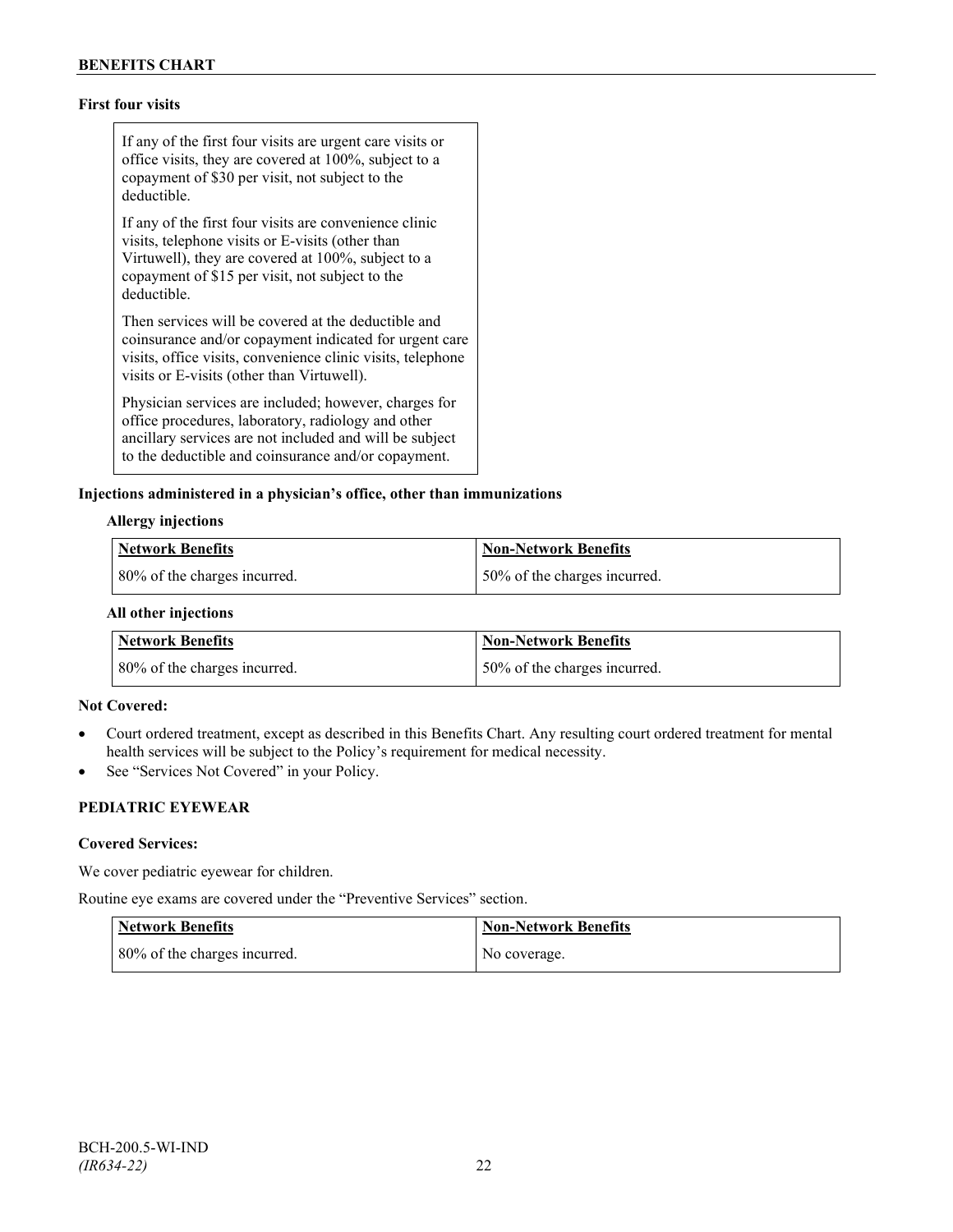## **Limitations:**

- Coverage under this provision will continue until the end of the month in which the child turns 19.
- Limited to one of the following per calendar year:
	- o one pair of eyeglasses including one set of prescription lenses, frames from the designated eyewear collection, and anti scratch coating; or
	- o one pair of non-disposable contact lenses; or
	- o a one year supply of disposable contact lenses.
- Contact lens fittings are limited to two per calendar year.

## **Not Covered:**

- Frames that are not included in the designated eyewear collection are not covered. However, one pair of lenses will be covered if a member chooses frames outside the designated eyewear collection.
- More than one pair of lenses or frames or non-disposable contacts per calendar year, regardless of the reason. This includes replacement of eyeglasses or contact lenses due to loss, breakage, theft, or change in prescription.
- Safety glasses or goggles for sports or vocational reasons.
- Upgrades including, but not limited to, UV protection and no-line multifocal lenses.
- See "Services Not Covered" in your Policy.

## **PHYSICAL THERAPY, OCCUPATIONAL THERAPY, SPEECH THERAPY AND OTHER SPECIFIED THERAPIES**

## **Covered Services:**

We cover the following physical therapy, occupational therapy and speech therapy services:

- Medically necessary rehabilitative care to correct the effects of illness or injury.
- Habilitative services rendered for congenital, developmental or medical conditions which have significantly Limited the successful initiation of normal speech and normal motor development.

Massage therapy which is performed in conjunction with other treatment/modalities by a physical or occupational therapist, is part of a prescribed treatment plan and is not billed separately is covered.

We cover services provided in a clinic. We also cover physical therapy provided in an outpatient hospital facility. To see the benefit level for inpatient hospital or skilled nursing facility services, see benefits under "Inpatient Hospital and Skilled Nursing Facility Services".

## **Rehabilitative care**

| <b>Network Benefits</b>                                                                       | <b>Non-Network Benefits</b>                                                                   |
|-----------------------------------------------------------------------------------------------|-----------------------------------------------------------------------------------------------|
| 80% of the charges incurred.                                                                  | 50% of the charges incurred.                                                                  |
| Physical, Occupational and Speech Therapy are<br>Limited to 20 visits each per calendar year. | Physical, Occupational and Speech Therapy are<br>Limited to 20 visits each per calendar year. |

In addition to the services provided above, we cover a minimum of:

- 20 visits per calendar year for pulmonary rehabilitation therapy,
- 36 visits per calendar year for cardiac rehabilitation therapy,
- 30 visits per calendar year for post-cochlear implant aural therapy,
- 20 visits per calendar year for cognitive rehabilitation therapy.

The maximum number of visits are combined for Network Benefits and Non-Network Benefits.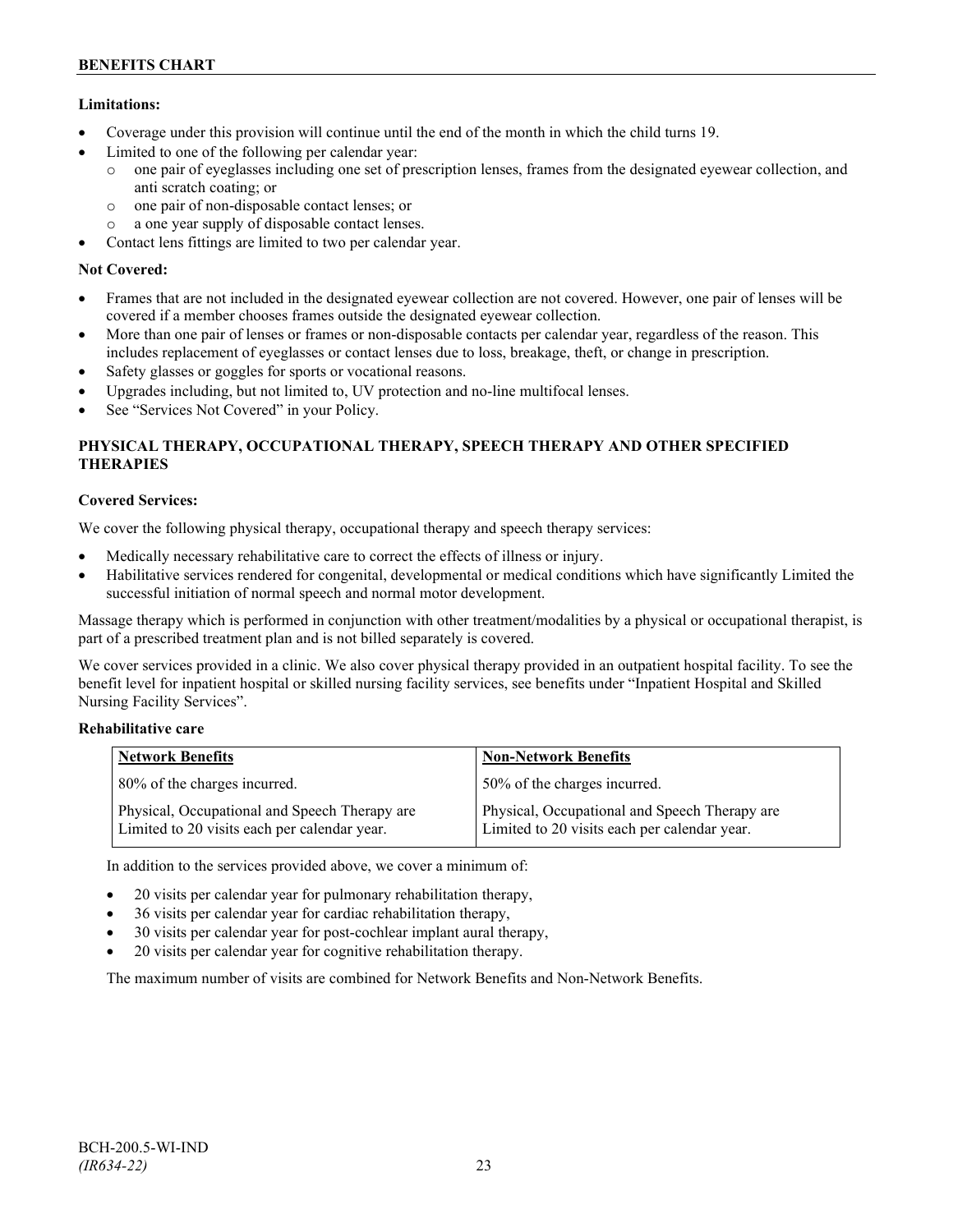## **BENEFITS CHART**

## **Habilitative care**

| <b>Network Benefits</b>                                                                       | <b>Non-Network Benefits</b>                                                                   |
|-----------------------------------------------------------------------------------------------|-----------------------------------------------------------------------------------------------|
| 80% of the charges incurred.                                                                  | 50% of the charges incurred.                                                                  |
| Physical, Occupational and Speech Therapy are<br>Limited to 20 visits each per calendar year. | Physical, Occupational and Speech Therapy are<br>Limited to 20 visits each per calendar year. |

The maximum number of visits is combined for Network Benefits and Non-Network Benefits.

#### **Not Covered:**

- Massage therapy for the purpose of comfort or convenience of the Insured.
- See "Services Not Covered" in your Policy.

## **PRESCRIPTION DRUG SERVICES**

#### **Covered Services:**

We cover prescription drugs and medications that can be self-administered or are administered in a physician's office.

#### **For Network Benefits, drugs and medications must be obtained at a network pharmacy.**

#### **If a copayment is required, you must pay one copayment for each 30-day supply, or portion thereof.**

### **Outpatient drugs (except as specified below)**

| <b>Network Benefits</b>                                                                                                                                                                                                                                                                                                                                                      | <b>Non-Network Benefits</b>  |
|------------------------------------------------------------------------------------------------------------------------------------------------------------------------------------------------------------------------------------------------------------------------------------------------------------------------------------------------------------------------------|------------------------------|
| 100% of the charges incurred, subject to a<br>copayment of \$5 for generic low cost formulary drugs,<br>and 100% of the charges incurred, subject to a<br>copayment of \$25 for generic high cost formulary<br>drugs.<br>Deductible does not apply.                                                                                                                          | 50% of the charges incurred. |
| Brand name formulary drugs are covered at 80% of the<br>charges incurred.                                                                                                                                                                                                                                                                                                    |                              |
| Non-formulary drugs are covered at 50% of the charges<br>incurred.                                                                                                                                                                                                                                                                                                           |                              |
| In no event will your cost for a formulary insulin drug<br>exceed \$25. Deductible does not apply to formulary<br>insulin drugs.                                                                                                                                                                                                                                             |                              |
| Oral chemotherapy drugs are included on the<br>Specialty Drug List. However, you pay the applicable<br>outpatient drug benefit. As required by Wisconsin law,<br>you will not pay higher cost sharing (deductible,<br>copayment or coinsurance) for orally administered<br>chemotherapy drugs than you pay for injected or<br>intravenously administered chemotherapy drugs. |                              |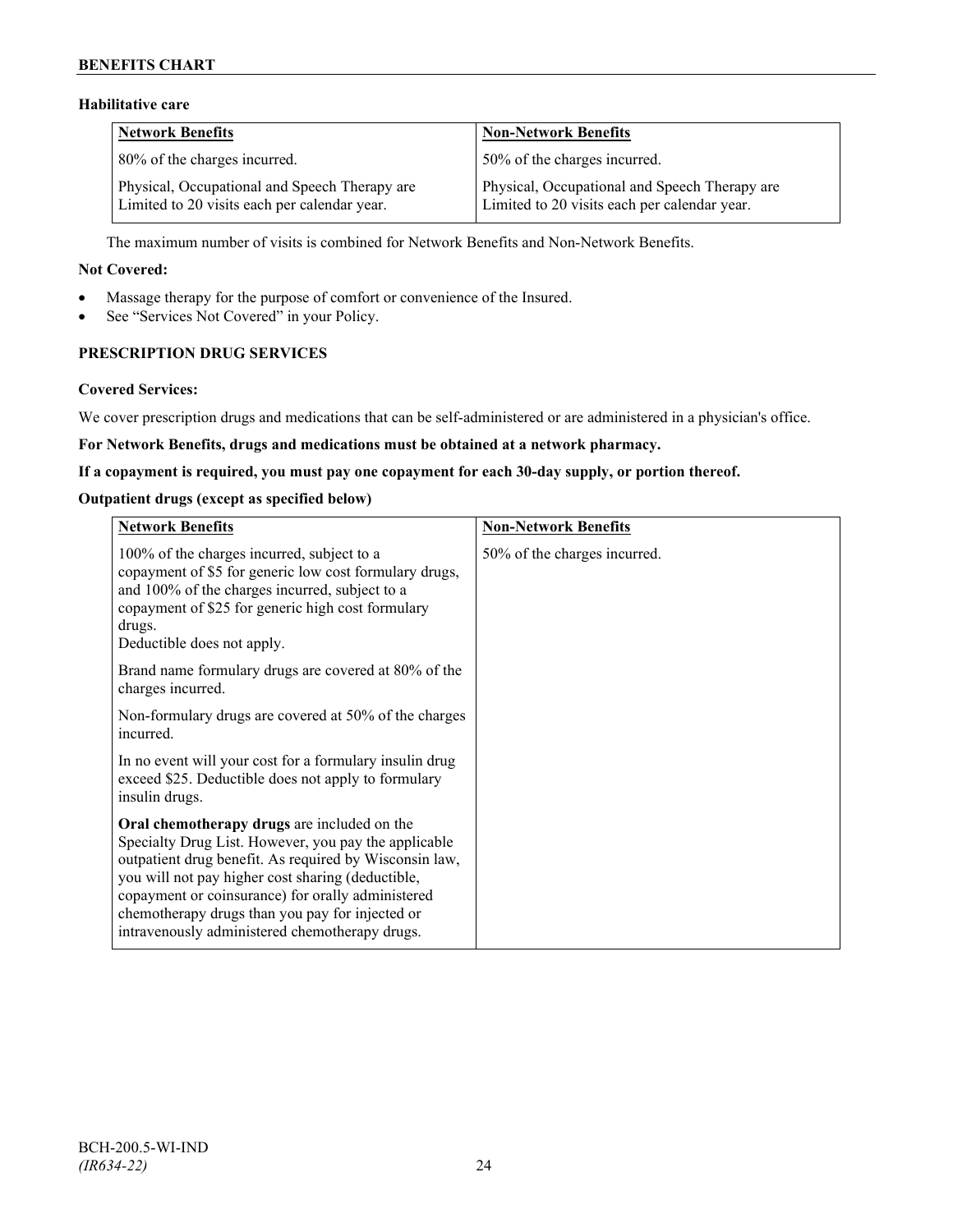## **Mail order drugs**

| <b>Network Benefits</b>                                                                                                                                                                                                                                                                                                 | <b>Non-Network Benefits</b>                                                                                |
|-------------------------------------------------------------------------------------------------------------------------------------------------------------------------------------------------------------------------------------------------------------------------------------------------------------------------|------------------------------------------------------------------------------------------------------------|
| For your convenience, you may also get up to a 90-day<br>supply of outpatient prescription drugs that can be self-<br>administered through the designated mail order service.<br>Outpatient drugs ordered through this service are<br>covered at the benefit percent and copayments shown in<br>Outpatient Drugs above. | Mail order drugs are only available through the<br>designated mail order service.<br>See Network Benefits. |
| Specialty Drugs are not available through the mail order<br>service.                                                                                                                                                                                                                                                    |                                                                                                            |

## **Specialty drugs that are self-administered**

| <b>Network Benefits</b>                                                                                                                                                                                                                                                                                                                                                      | <b>Non-Network Benefits</b> |
|------------------------------------------------------------------------------------------------------------------------------------------------------------------------------------------------------------------------------------------------------------------------------------------------------------------------------------------------------------------------------|-----------------------------|
| 50% of the charges incurred.                                                                                                                                                                                                                                                                                                                                                 | No coverage.                |
| Oral chemotherapy drugs are included on the<br>Specialty Drug List. However, you pay the applicable<br>outpatient drug benefit. As required by Wisconsin law,<br>you will not pay higher cost sharing (deductible,<br>copayment or coinsurance) for orally administered<br>chemotherapy drugs than you pay for injected or<br>intravenously administered chemotherapy drugs. |                             |

Specialty Drugs are Limited to drugs on the Specialty Drug List and must be obtained from a designated vendor.

## **Tobacco cessation drugs are covered for all FDA approved tobacco cessation drugs**

| <b>Network Benefits</b>                                     | <b>Non-Network Benefits</b>  |
|-------------------------------------------------------------|------------------------------|
| 100% of the charges incurred.<br>Deductible does not apply. | 50% of the charges incurred. |

## **Contraceptive drugs**

| <b>Network Benefits</b>                                                                                                                                         | <b>Non-Network Benefits</b>  |
|-----------------------------------------------------------------------------------------------------------------------------------------------------------------|------------------------------|
| 100% of the charges incurred for formulary drugs.<br>Deductible does not apply.                                                                                 | 50% of the charges incurred. |
| If a physician requests that a Non-Formulary<br>contraceptive drug be dispensed as written, the drug<br>will be covered at 100%, not subject to the deductible. |                              |

**ACA preventive medications.** We cover preventive medications currently recommended by USPSTF with an A or B rating if they are prescribed by your medical provider and they are listed on our Commercial ACA Preventive Drug List. Preventive medications are subject to periodic review and modification. Changes would be effective in accordance with the federal rules and reflected in our current medical coverage criteria for preventive care services.

| <b>Network Benefits</b>                                     | <b>Non-Network Benefits</b>  |
|-------------------------------------------------------------|------------------------------|
| 100% of the charges incurred.<br>Deductible does not apply. | 50% of the charges incurred. |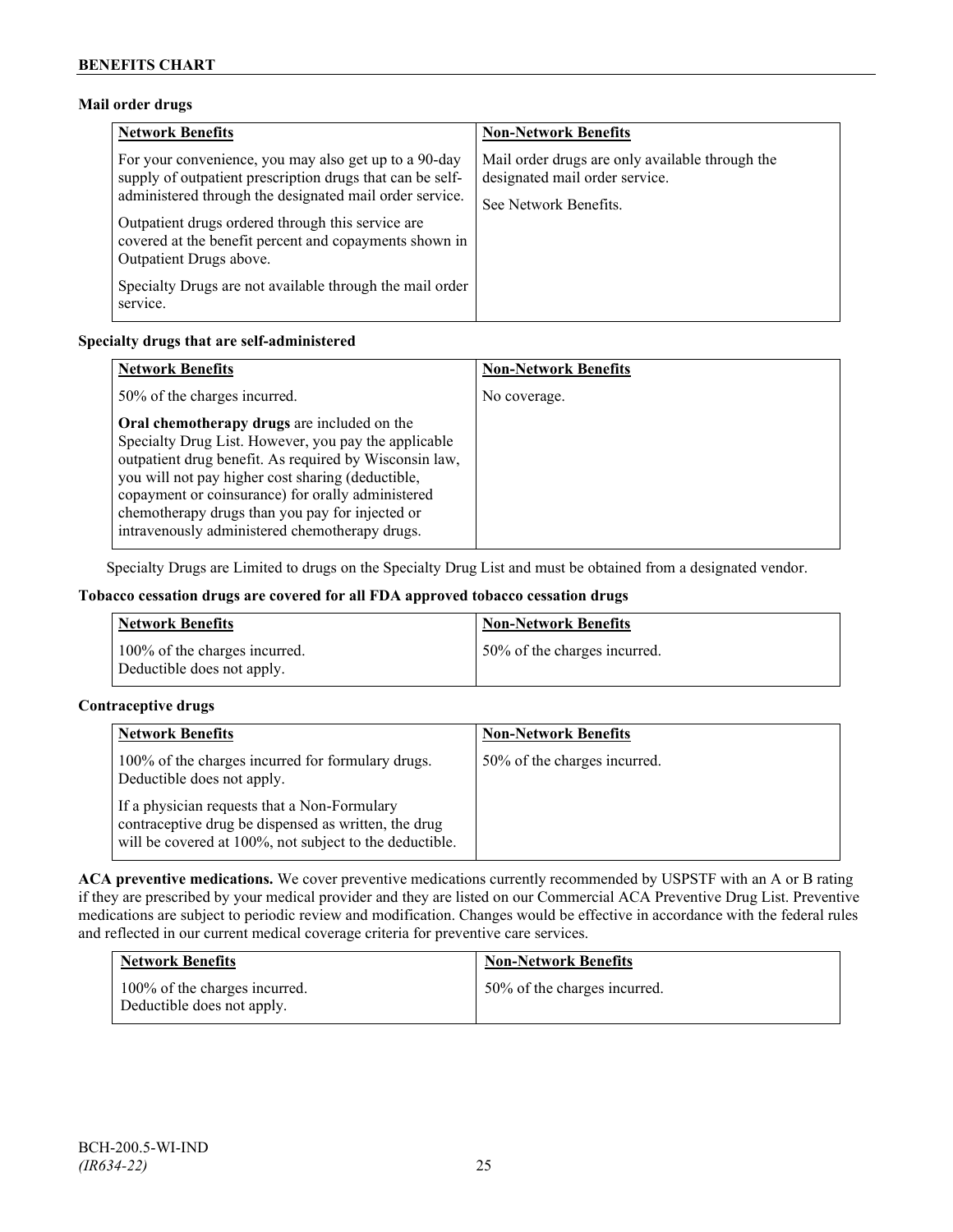## **Limitations:**

- Certain drugs may require prior authorization as indicated on the Formulary. HealthPartners may require prior authorization for the drug and also the site where the drug will be provided. Certain drugs are subject to our utilization review process and quantity limits.
- Certain non-formulary drugs require prior authorization. In addition, certain drugs may be subject to any quantity limits applied as part of our trial program. The trial drug program applies to new prescriptions for certain drugs which have high toxicity, low tolerance, high costs and/or high potential for waste. Trial drugs are indicated on the formulary and/or the Specialty Drug List. Your first fill of a trial drug may be limited to less than a month supply. If the drug is well tolerated and effective, you will receive the remainder of your first month supply.
- If an Insured requests a brand name drug when there is a generic equivalent, the brand name drug will be covered up to the charge that would apply to the generic drug, minus any required copayment. If a physician requests that a brand name drug be dispensed as written, the drug will be paid at the non-formulary benefit.
- We may require Insureds to try over-the-counter (OTC) drug alternatives before approving more costly formulary prescription drugs.
- Unless otherwise specified in the Prescription Drug Services section, you may receive up to a 30-day supply per prescription.
- New prescriptions to treat certain chronic conditions are Limited to a 30-day supply.
- A 90-day supply will be covered and dispensed only at pharmacies that participate in our extended day supply program.
- No more than a 30-day supply of Specialty Drugs will be covered and dispensed at a time unless it's a manufacturer supplied drug that cannot be split that supplies the Insured with more than a 30-day supply.

## **Not Covered:**

- Replacement of prescription drugs, medications, equipment and supplies due to loss, damage or theft.
- Nonprescription (over-the-counter) drugs or medications, including, but not Limited to, vitamins, supplements, homeopathic remedies, and non-FDA approved drugs, unless listed on the Formulary and prescribed by a physician or legally authorized health care provider under applicable state and federal law. This exclusion does not include over-thecounter contraceptives for women as allowed under the Affordable Care Act when the Insured obtains a prescription for the item. In addition, if the Insured obtains a prescription, this exclusion does not include aspirin to prevent cardiovascular disease for men and women of certain ages; folic acid supplements for women who may become pregnant; fluoride chemoprevention supplements for children without fluoride in their water source; and iron supplements for children ages 6-12 months who are at risk for anemia.
- All drugs for the treatment of sexual dysfunction.
- All drugs for the treatment of growth deficiency.
- Fertility drugs.
- Medical cannabis.
- Drugs on the Excluded Drug List. The Excluded Drug List includes select drugs within a therapy class that are not eligible for coverage. This includes drugs that may be excluded for certain indications. The Excluded Drug List is available at [healthpartners.com.](http://www.healthpartners.com/)
- Drugs that are newly approved by the FDA until they are reviewed and approved by HealthPartners Pharmacy and Therapeutics Committee.
- Medical devices approved by the FDA will not be covered under the Prescription Drug Services section unless they are on our formulary. Covered medical devices are generally submitted and reimbursed under your medical benefits.
- See "Services Not Covered" in your Policy.

## **PREVENTIVE SERVICES**

## **Applicable Definitions:**

**Routine Preventive Services** are routine healthcare services that include screenings, check-ups and counseling to prevent illness, disease or other health problems before symptoms occur.

**Diagnostic Services** are services to help a provider understand your symptoms, diagnose illness and decide what treatment may be needed. They may be the same services that are listed as preventive services, but they are being used as diagnostic services. Your provider will determine if these services are preventive or diagnostic. These services are not preventive if received as part of a visit to diagnose, manage or maintain an acute or chronic medical condition, illness or injury. When that occurs, unless otherwise indicated below, standard deductibles, copayments or coinsurance apply.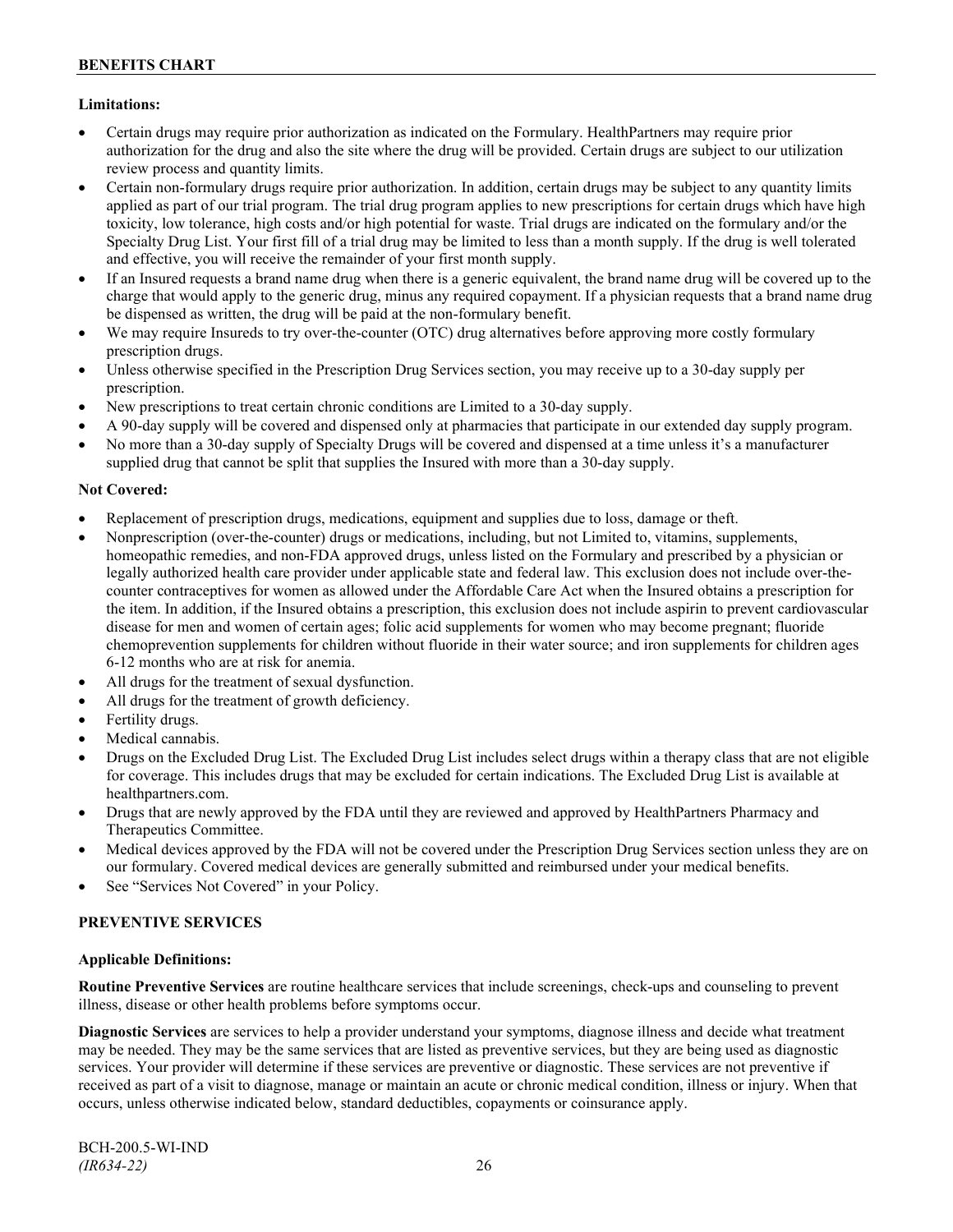## **Covered Services:**

We cover preventive services that meet any of the requirements under the Affordable Care Act (ACA) shown in the bulleted items below. These preventive services are covered at 100% under the Network Benefits with no deductible, copayments or coinsurance. (If a preventive service is not required by the ACA and it is covered at a lower benefit level, it will be specified below.) Preventive benefits mandated under the ACA are subject to periodic review and modification. Changes would be effective in accordance with the federal rules. Preventive services mandated by the ACA include:

- Evidence-based items or services that have in effect a rating of A or B in the current recommendations of the United States Preventive Services Task Force with respect to the individual;
- Immunizations for routine use in children, adolescents, and adults that have in effect a recommendation from the Advisory Committee on Immunization Practices of the Centers for Disease Control and Prevention with respect to the individual;
- With respect to infants, children, and adolescents, evidence-informed preventive care and screenings provided for in comprehensive guidelines supported by the Health Resources and Services Administration; and
- With respect to women, preventive care and screenings provided for in comprehensive guidelines supported by the Health Resources and Services Administration.

Covered services are based on established medical policies, which are subject to periodic review and modification by the medical directors. These medical policies (medical coverage criteria) are available by calling Member Services, or logging on to your "*my*HealthPartners" account at [healthpartners.com.](http://www.healthpartners.com/)

## **ACA and state mandated preventive services are covered as follows:**

**Routine health exams and periodic health assessments**. A physician or health care provider will counsel you as to how often health assessments are needed based on age, sex and health status. This includes screening and counseling for tobacco cessation and all FDA approved tobacco cessation medications including over-the-counter drugs (as shown in the Prescription Drug Services section).

| <b>Network Benefits</b>                                     | <b>Non-Network Benefits</b>  |
|-------------------------------------------------------------|------------------------------|
| 100% of the charges incurred.<br>Deductible does not apply. | 50% of the charges incurred. |

**Child health supervision services.** This includes pediatric preventive services such as newborn screenings, appropriate immunizations, developmental assessments and laboratory services appropriate to the age of the child from birth to 72 months, and appropriate immunizations to age 18.

| <b>Network Benefits</b>                                     | <b>Non-Network Benefits</b>  |
|-------------------------------------------------------------|------------------------------|
| 100% of the charges incurred.<br>Deductible does not apply. | 50% of the charges incurred. |

#### **Routine prenatal care and exams**

| Network Benefits                                            | <b>Non-Network Benefits</b>  |
|-------------------------------------------------------------|------------------------------|
| 100% of the charges incurred.<br>Deductible does not apply. | 50% of the charges incurred. |

**Routine postnatal care.** This includes health exams, assessments, education and counseling relating to the period immediately after childbirth.

| <b>Network Benefits</b>                                     | <b>Non-Network Benefits</b>  |
|-------------------------------------------------------------|------------------------------|
| 100% of the charges incurred.<br>Deductible does not apply. | 50% of the charges incurred. |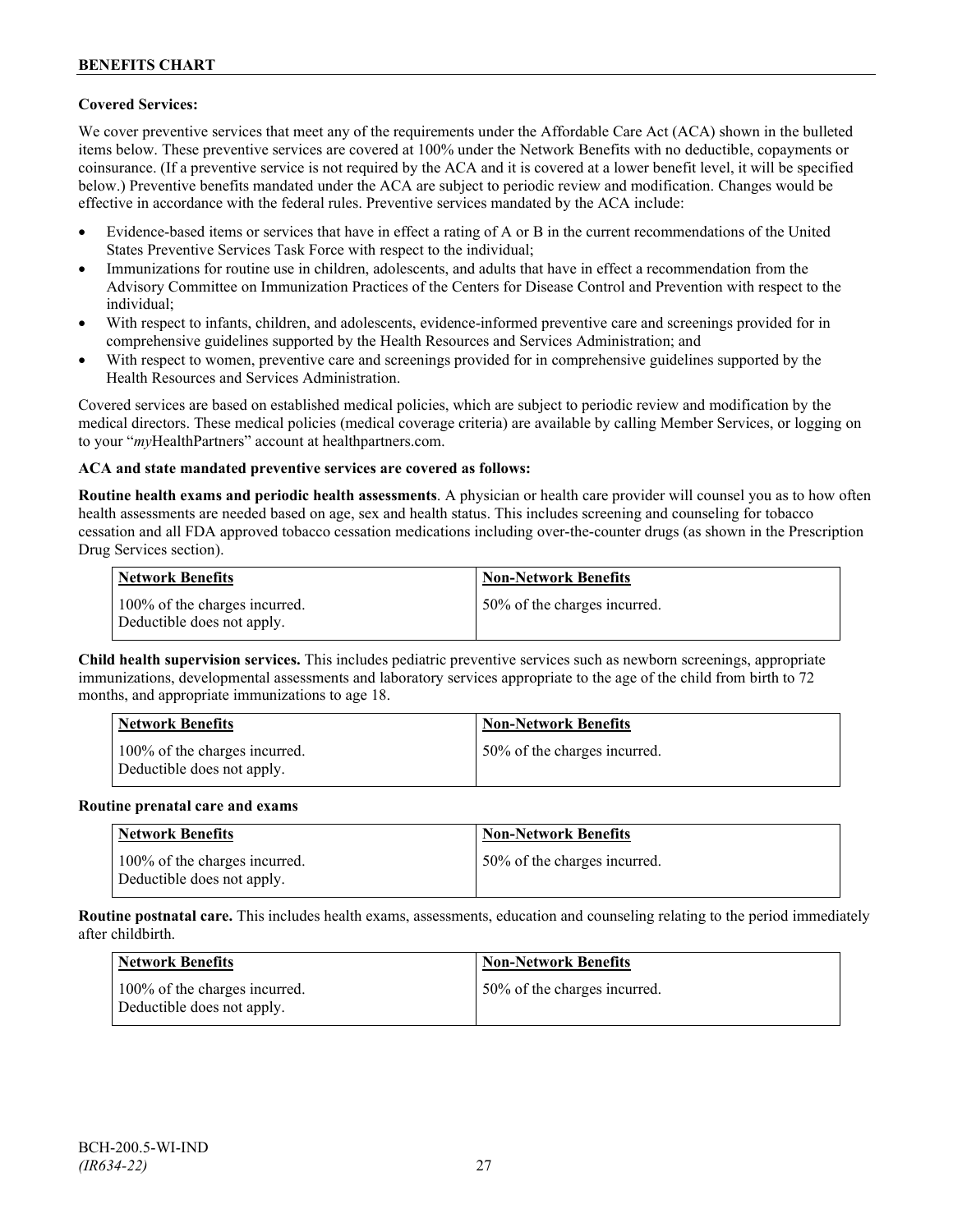**Routine screening procedures for cancer.** This includes colorectal screening, digital rectal examinations and other cancer screenings recommended by the USPSTF with an A or B rating. Women's preventive health services below describe additional routine screening procedures for cancer.

| <b>Network Benefits</b>                                     | <b>Non-Network Benefits</b>  |
|-------------------------------------------------------------|------------------------------|
| 100% of the charges incurred.<br>Deductible does not apply. | 50% of the charges incurred. |

### **Routine eye and hearing exams for members under the age of 22**

| Network Benefits                                            | <b>Non-Network Benefits</b>  |
|-------------------------------------------------------------|------------------------------|
| 100% of the charges incurred.<br>Deductible does not apply. | 50% of the charges incurred. |

**Professional voluntary family planning services.** This includes services to prevent or delay a pregnancy, including counseling and education. Services must be provided by a licensed provider.

| <b>Network Benefits</b>                                     | <b>Non-Network Benefits</b>  |
|-------------------------------------------------------------|------------------------------|
| 100% of the charges incurred.<br>Deductible does not apply. | 50% of the charges incurred. |

#### **Adult immunizations**

| <b>Network Benefits</b>       | <b>Non-Network Benefits</b>   |
|-------------------------------|-------------------------------|
| 100% of the charges incurred. | 100% of the charges incurred. |
| Deductible does not apply.    | Deductible does not apply.    |

**Women's preventive health services.** This includes mammograms, screenings for cervical cancer (pap smears), breast pumps, human papillomavirus (HPV) testing, counseling for sexually transmitted infections, counseling and screening for human immunodeficiency virus (HIV), and all FDA approved contraceptive methods as prescribed by a doctor, sterilization procedures, education and counseling (see the Prescription Drug Services section for coverage of oral contraceptive drugs). We also provide genetic screening for BRCA if someone in your family has the gene or you have a diagnosis of cancer.

The U.S. Preventive Services Task Force (USPSTF) recommends screening mammography, with or without clinical breast examination (CBE), every 1-2 years for women aged 40 and older. For women age 50 and older, we cover an annual mammogram.

| Network Benefits                                            | <b>Non-Network Benefits</b>  |
|-------------------------------------------------------------|------------------------------|
| 100% of the charges incurred.<br>Deductible does not apply. | 50% of the charges incurred. |

**Obesity screening and management.** We cover obesity screening and counseling for all ages during a routine preventive care exam. If you are age 18 or older and have a body mass index of 30 or more, we also cover intensive obesity management to help you lose weight. Your primary care doctor can coordinate these services.

| <b>Network Benefits</b>                                     | <b>Non-Network Benefits</b>  |
|-------------------------------------------------------------|------------------------------|
| 100% of the charges incurred.<br>Deductible does not apply. | 50% of the charges incurred. |

### **In addition to any ACA or state mandated preventive services referenced above, we cover the following eligible preventive services:**

#### **Routine hearing exams for adults age 22 and older**

| <b>Network Benefits</b>       | <b>Non-Network Benefits</b>  |
|-------------------------------|------------------------------|
| 180% of the charges incurred. | 50% of the charges incurred. |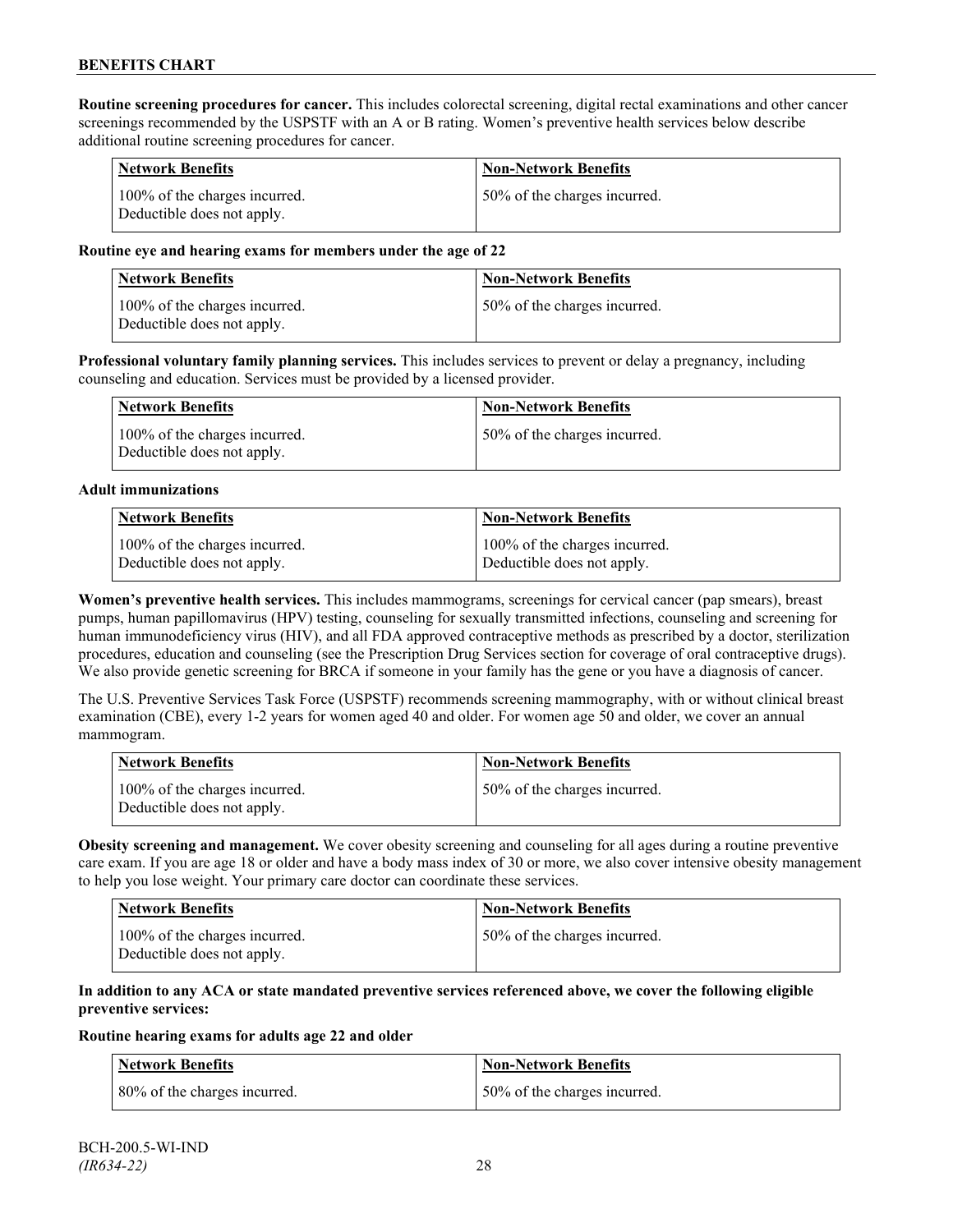### **Eye exams for adults diagnosed with diabetes**

| <b>Network Benefits</b>                                     | <b>Non-Network Benefits</b>  |
|-------------------------------------------------------------|------------------------------|
| 100% of the charges incurred.<br>Deductible does not apply. | 50% of the charges incurred. |

**Ovarian cancer surveillance tests for women who are at risk.** "At risk for ovarian cancer" means (1) having a family history that includes any of the following: one or more first-degree or second-degree relatives with ovarian cancer, clusters of female relatives with breast cancer or nonpolyposis colorectal cancer; or (2) testing positive for BRCA1 or BRCA2 mutations. "Surveillance tests for ovarian cancer" means annual screening using: CA-125 serum tumor marker testing, transvaginal ultrasound, pelvic examination or other proven ovarian cancer screening tests currently being evaluated by the federal Food and Drug Administration or by the National Cancer Institute.

| <b>Network Benefits</b>                                 | <b>Non-Network Benefits</b>                             |
|---------------------------------------------------------|---------------------------------------------------------|
| Coverage level is same as corresponding Network         | Coverage level is same as corresponding Non-Network     |
| Benefit, depending on type of service provided, such as | Benefit, depending on type of service provided, such as |
| Diagnostic Imaging Services, Laboratory Services        | Diagnostic Imaging Services, Laboratory Services        |
| Office Visits for Illness or Injury, or Preventive      | Office Visits for Illness or Injury, or Preventive      |
| Services.                                               | Services.                                               |

#### **Limitations:**

• Services are not preventive if received as part of a visit to diagnose, manage or maintain an acute or chronic medical condition, illness or injury. When that occurs, unless otherwise indicated above, standard deductibles, copayments or coinsurance apply.

### **Not Covered:**

- Routine eye exams for adults age 22 and older.
- See "Services Not Covered" in your Policy.

## **TELEHEALTH/TELEMEDICINE SERVICES**

#### **Definitions:**

**Telehealth, Telemedicine, or Virtual Care.** This is a means of communication between a health care professional and a patient. This includes the use of secure electronic information, imaging, and communication technologies, including:

- interactive audio or audio-video
- interactive audio with store-and-forward technology
- chat-based and email-based systems
- physician-to-physician consultation
- patient education
- data transmission
- data interpretation
- digital diagnostics (algorithm-enabled diagnostic support)
- digital therapeutics (the use of personal health devices and sensors, either alone or in combination with conventional drug therapies, for disease prevention and management)

#### Services can be delivered:

Synchronously: the patient and health care professional are engaging with one another at the same time; or Asynchronously: the patient and health care professional engage with each other at different points in time.

**Telephone Visits.** Live, synchronous, interactive encounters over the telephone between a patient and a healthcare provider.

**E-Visit or Chat-Based Visits.** Asynchronous online or mobile app encounters to discuss a patient's personal health information, vital signs, and other physiologic data or diagnostic images. The healthcare provider reviews and delivers a consultation, diagnosis, prescription or treatment plan after reviewing the patient's visit information.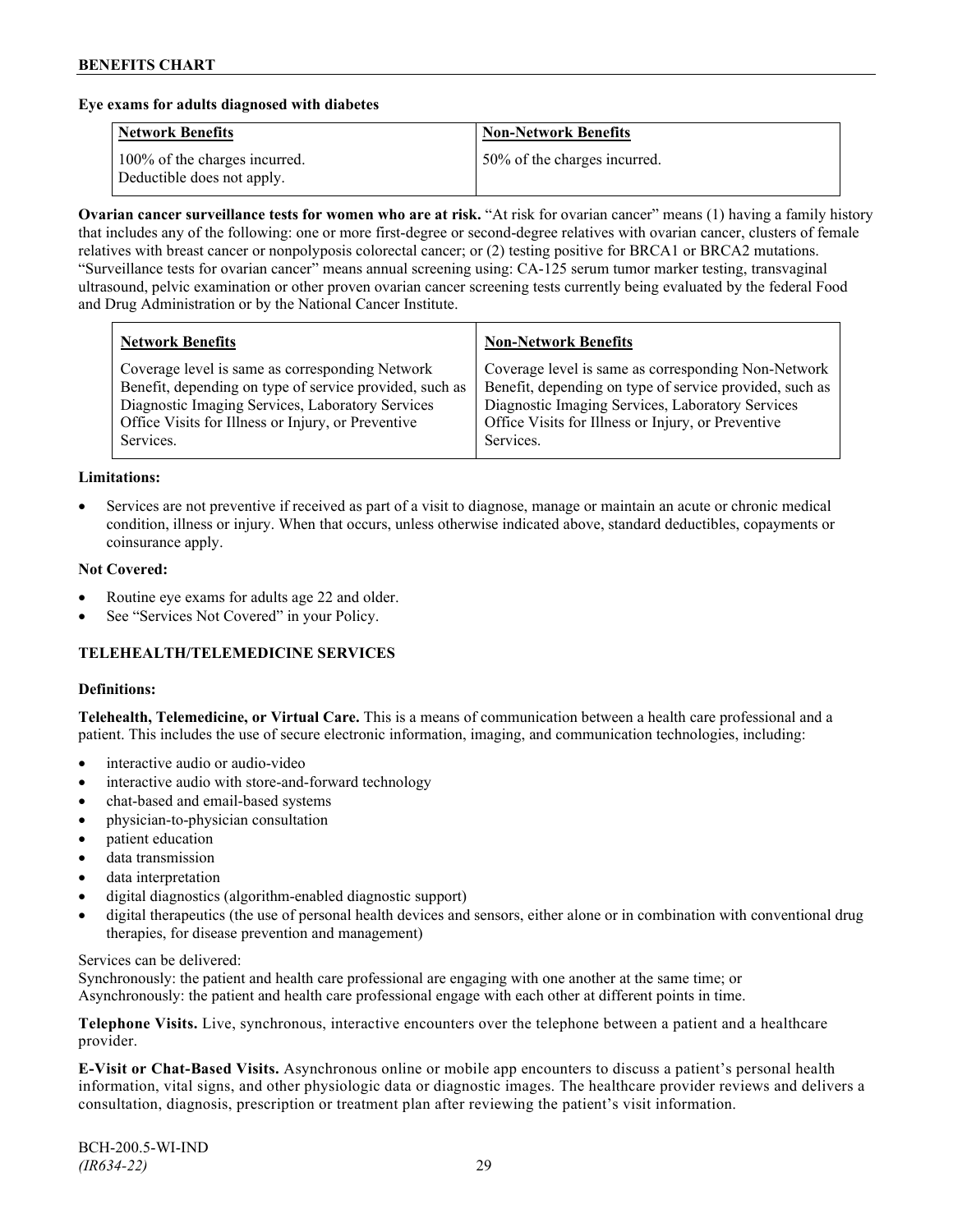## **BENEFITS CHART**

**Virtuwell<sup>®</sup>**. This is an online service for you to receive a diagnosis and treatment for certain conditions, such as a cold, flu, ear pain and sinus infections. You may access the Virtuwell website at [virtuwell.com.](https://www.virtuwell.com/)

**Video Visits.** Live, synchronous, interactive encounters using secure web-based video between a patient and a healthcare provider.

### **Covered Services:**

The Plan covers the following methods of receiving care for services that would be eligible under the Plan if the service were provided in person.

#### **Scheduled telephone visits**

| <b>Network Benefits</b>      | <b>Non-Network Benefits</b>  |
|------------------------------|------------------------------|
| 80% of the charges incurred. | 50% of the charges incurred. |

#### **E-visits**

#### **Access to online care through Virtuwell at [virtuwell.com](http://www.virtuwell.com/)**

| Network Benefits                                            | <b>Non-Network Benefits</b> |
|-------------------------------------------------------------|-----------------------------|
| 100% of the charges incurred.<br>Deductible does not apply. | No coverage.                |

#### **All other E-visits**

| Network Benefits             | Non-Network Benefits         |
|------------------------------|------------------------------|
| 80% of the charges incurred. | 50% of the charges incurred. |

#### **First four visits**

If any of the first four visits are urgent care visits or office visits, they are covered at 100%, subject to a copayment of \$30 per visit, not subject to the deductible.

If any of the first four visits are convenience clinic visits, telephone visits or E-visits (other than Virtuwell), they are covered at 100%, subject to a copayment of \$15 per visit, not subject to the deductible.

Then services will be covered at the deductible and coinsurance and/or copayment indicated for urgent care visits, office visits, convenience clinic visits, telephone visits or E-visits (other than Virtuwell).

Physician services are included; however, charges for office procedures, laboratory, radiology and other ancillary services are not included and will be subject to the deductible and coinsurance and/or copayment.

#### **Not Covered:**

See "Services Not Covered" in your Policy.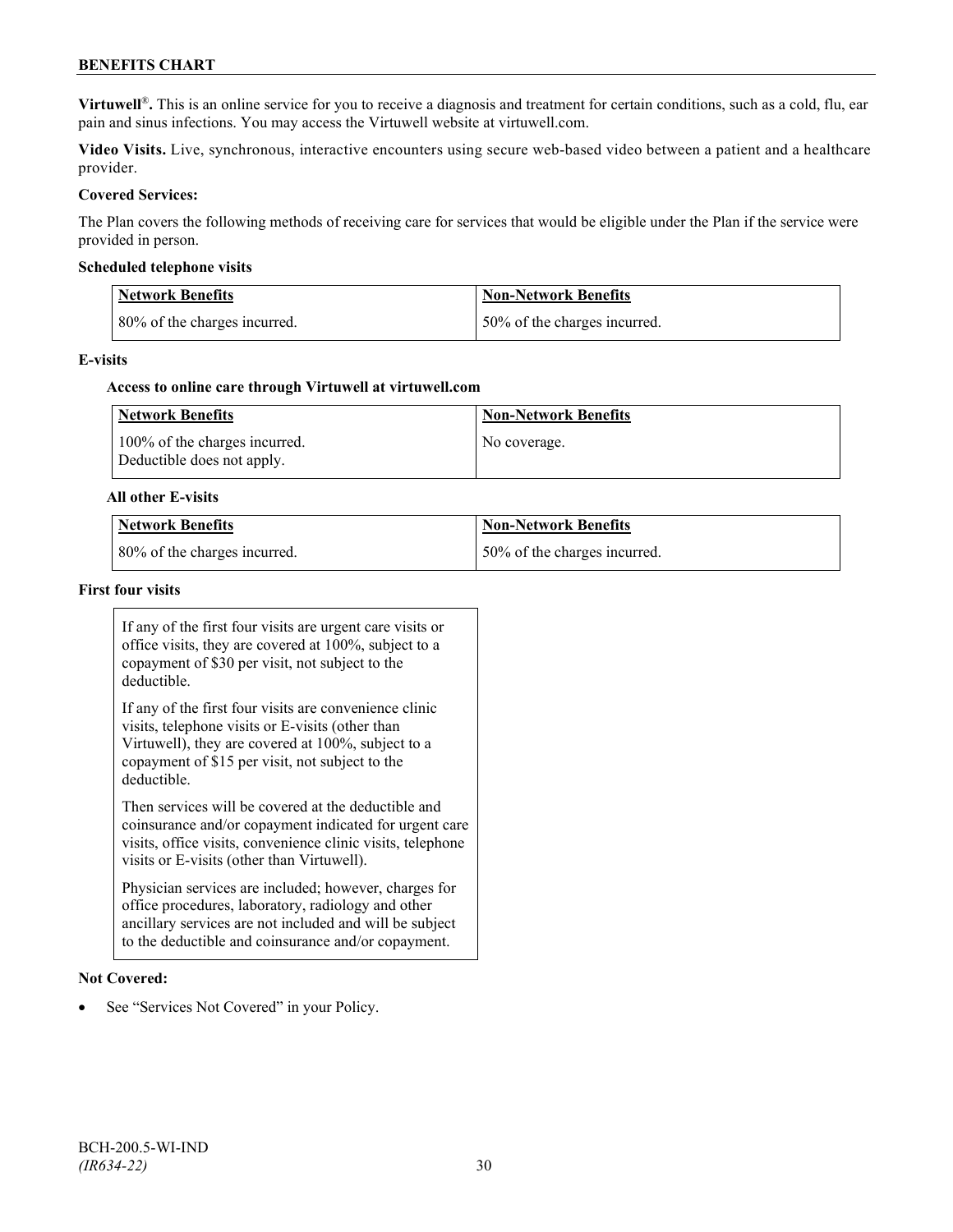## **TRANSPLANT SERVICES**

## **Applicable Definitions:**

**Autologous.** This is when the source of cells is from the individual's own marrow or stem cells.

**Allogeneic.** This is when the source of cells is from a related or unrelated donor's marrow or stem cells.

**Allogeneic Bone Marrow Transplant.** This is when the bone marrow is harvested from the related or unrelated donor and stored. The patient undergoes treatment which includes tumor ablation with high-dose chemotherapy and/or radiation. The bone marrow is reinfused (transplanted).

**Autologous Bone Marrow Transplant.** This is when the bone marrow is harvested from the individual and stored. The patient undergoes treatment which includes tumor ablation with high-dose chemotherapy and/or radiation. The bone marrow is reinfused (transplanted).

**Autologous/Allogeneic Stem Cell Support.** This is a treatment process that includes stem cell harvest from either bone marrow or peripheral blood, tumor ablation with high-dose chemotherapy and/or radiation, stem cell reinfusion, and related care. Autologous/allogeneic bone marrow transplantation and high dose chemotherapy with peripheral stem cell rescue/support are considered to be autologous/allogeneic stem cell support.

**Designated Transplant Center.** This is any health care provider, group or association of health care providers designated by us to provide services, supplies or drugs for specified transplants for our Insureds.

**Transplant Services.** This is transplantation (including retransplants) of the human organs or tissue listed below, including all related post-surgical treatment, follow-up care and drugs and multiple transplants for a related cause. Transplant services do not include other organ or tissue transplants or surgical implantation of mechanical devices functioning as a human organ, except surgical implantation of an FDA approved Ventricular Assist Device (VAD) or total artificial heart, functioning as a temporary bridge to heart transplantation.

Prior authorization is required prior to consultation to support coordination of care and benefits.

#### **Covered Services:**

We cover eligible transplant services (as defined above) while you are covered under your Policy. Transplants that will be considered for coverage are Limited to the following:

- Kidney transplants for end-stage disease.
- Cornea transplants for end-stage disease.
- Heart transplants for end-stage disease.
- Lung transplants or heart/lung transplants for: (1) primary pulmonary hypertension; (2) Eisenmenger's syndrome; (3) endstage pulmonary fibrosis; (4) alpha 1 antitrypsin disease; (5) cystic fibrosis; and (6) emphysema.
- Liver transplants for: (1) biliary atresia in children; (2) primary biliary cirrhosis; (3) post-acute viral infection (including hepatitis A, hepatitis B antigen e negative and hepatitis C) causing acute atrophy or post-necrotic cirrhosis; (4) primary sclerosing cholangitis; (5) alcoholic cirrhosis; and (6) hepatocellular carcinoma.
- Allogeneic bone marrow transplants or peripheral stem cell support associated with high dose chemotherapy for : (1) acute myelogenous leukemia; (2) acute lymphocytic leukemia; (3) chronic myelogenous leukemia; (4) severe combined immunodeficiency disease; (5) Wiskott-Aldrich syndrome; (6) aplastic anemia; (7) sickle cell anemia; (8) non-relapsed or relapsed non-Hodgkin's lymphoma; (9) multiple myeloma; and (10) testicular cancer.
- Autologous bone marrow transplants or peripheral stem cell support associated with high-dose chemotherapy for: (1) acute leukemia; (2) non-Hodgkin's lymphoma; (3) Hodgkin's disease; (4) Burkitt's lymphoma; (5) neuroblastoma; (6) multiple myeloma; (7) chronic myelogenous leukemia; and (8) non-relapsed non-Hodgkin's lymphoma.
- Pancreas transplants for simultaneous pancreas-kidney transplants for diabetes, pancreas after kidney, living related segmental simultaneous pancreas kidney transplantation and pancreas transplant alone.

To receive Network Benefits, charges for transplant services must be incurred at a Designated Transplant Center.

The transplant-related treatment provided, including expenses incurred for directly related donor services, shall be subject to and in accordance with the provisions, limitations, maximums and other terms of your Policy.